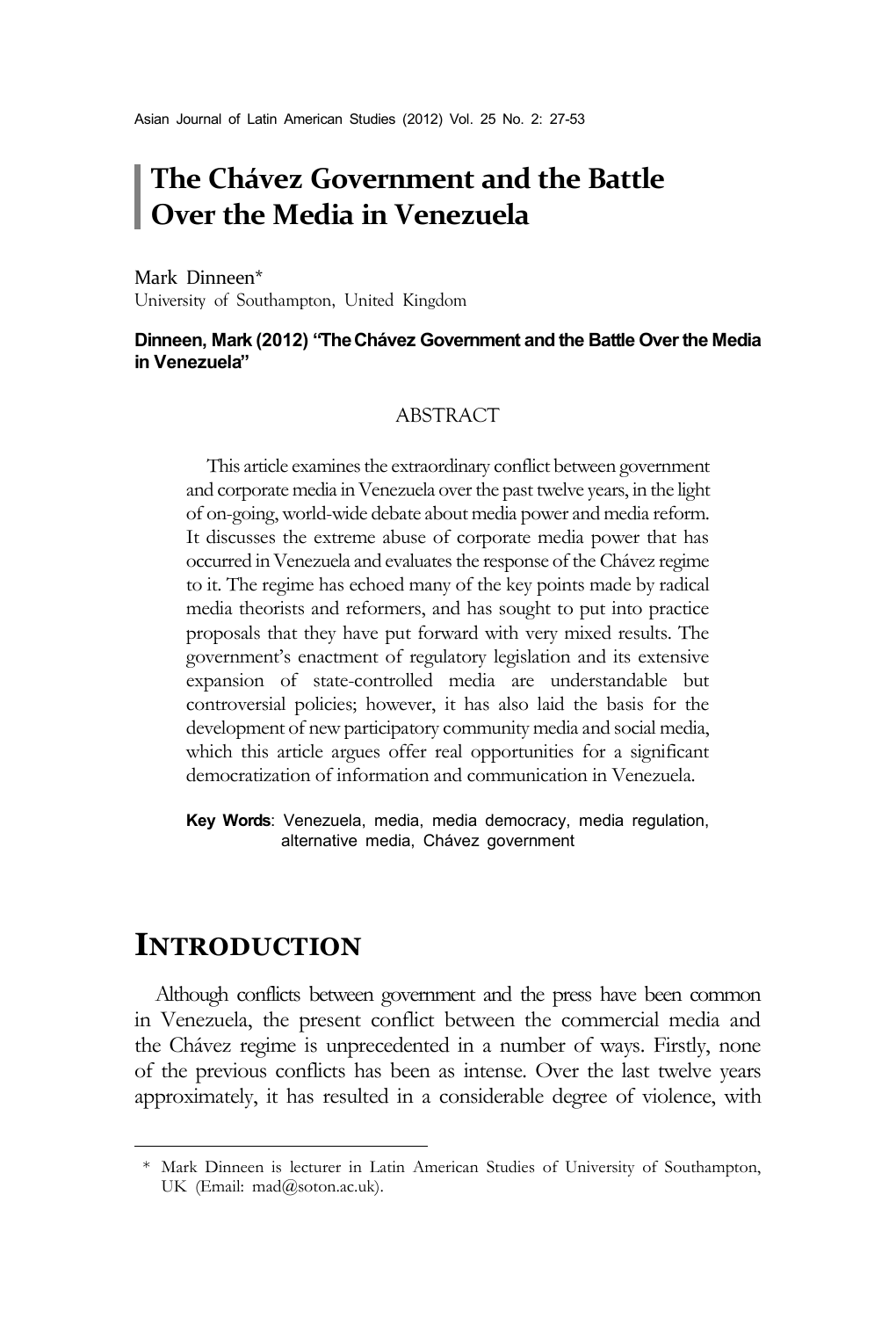many serious physical assaults made against journalists, both pro-Chávez and anti-Chávez, in addition to attacks on media offices and installations. Secondly, the political consequences that the conflict has had are unprecedented. The opposition of the large majority of the privately owned media to the Chávez government culminated in their active involvement in a coup against it, which in turn has led the government to develop radical new policies towards the media. Thirdly, the conflict has generated a debate about the role played by the Venezuelan media that has been far more extensive and heated than any previous discussions of the issue. In particular, within the context of the political polarization now so evident within Venezuela, many politicians, journalists and academics have become increasingly concerned with the question of how a balance can be achieved between, on the one hand, media freedom and on the other, social responsibility on the part of the media.

As Venezuela's privately owned media steadily grew in economic power and influence in the latter part of the twentieth century, aided by deregulation, a limited number of corporations came to dominate the market. This was most notable in broadcasting. As in most parts of Latin America, it was the commercial model promoted by the United States that prevailed as broadcasting was developed in the country, and the concept of public service broadcasting made very limited impact. Many years before Chávez came to power, certain politicians, media critics and groups such as church organizations had frequently challenged the large media companies, accusing them of being too obsessed with profit, interested only in increasing their ratings and advertising revenue, and neglecting their role as vehicles for information and education.

Many of Venezuela's print media and broadcasting corporations are family based businesses that expanded rapidly in the second half of the last century. The result was an increased concentration of media ownership, a common phenomenon in Latin America that has led some critics to warn of the dangers likely to result, such as a limiting of the range of views and values diffused (Waisbord 2002). In Venezuela, television was long dominated by what Eva Golinger describes as 'an oligopoly of two families': the huge Cisneros group, which in addition to the television channel *Venevisión*, owns dozens of other media channels worldwide and diverse interests in food production and distribution, retail stores, sport and entertainment, and the Bottome and Granier group, which owns another major television channel, *Radio Caracas Televisión*, and the radio station, *Radio Caracas Radio* (Golinger 2004, 5). These and a limited number of other media concerns became inextricably linked to other business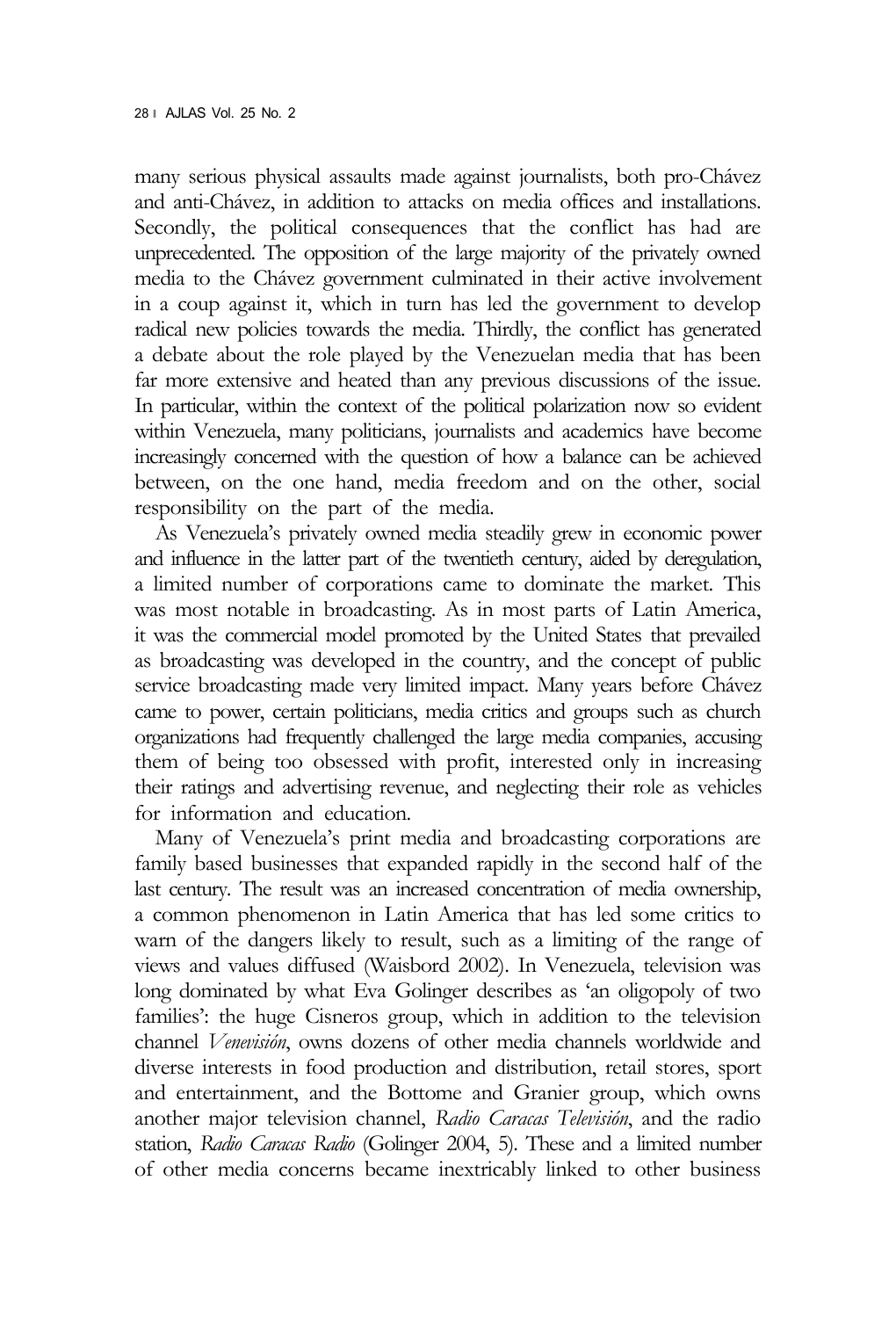sectors, and their growing economic strength enabled them to become powerful political lobbyists. In the old populist bipartite political system that preceded Chavez's assumption of power, the so-called *Punto Fijo* system, a *modus viviendi* was established between the two major political parties and the media corporations, by which the latter gave their support to the bipartite system in return for unregulated operation of their businesses, substantial revenue from diffusing government publicity and increased political influence (Teodoro Petkoff, cited in Botía 2007, 306). What Earle Herrera describes as a 'perverse symbiosis' resulted from the tightening relationship between media power and political power (2008, 13). That tacit pact lasted well over twenty years, with some media moguls and managers even gaining seats in the National Congress and on municipal councils. By the 1990s, however, with the economy in decline, the *Punto Fijo* system disintegrating and the State no longer able to offer the same concessions as before, including lucrative government announcements and publicity, the commercial media became increasingly hostile towards government, denouncing what it saw as economic incompetence and corruption. It confirmed itself as a powerful political actor, able to act with a high degree of autonomy in terms of political activity.

In the course of the 1980s and 90s, income inequalities had increased steadily in Venezuela. Statistics indicate that poverty increased from 17.65% of the population in 1980 to 48.33% in 1997, and, for the same dates, those living in extreme poverty rose from 9.06% to 27.66% (Cannon 2009, 35-36). Those expanding poorer economic sectors have provided Chávez with the bedrock of his support since his first election victory up to the present. The fact that their opinions, values and aspirations have rarely been represented in Venezuela's mainstream commercial media has given strong momentum to the creation of alternative, community-based media outlets.

Soon after Chávez's Presidential election victory in December 1998, it became clear that instead of the limited reforms some sectors of the opposition had hoped for, he was intent on a far more radical agenda, that would mean the dismantling of the old system and the removal from power of the old elite. Given that that elite controlled most of the mass media it is not surprising that they should use it as a major weapon to protect their economic and political interests in the wake of the rapid changes that threatened them. In fact, the media became increasingly important to the opposition elite as Chávez consolidated his control over state institutions and its other bases of power were eroded as a result. The media was placed in the forefront of the frustrated attempts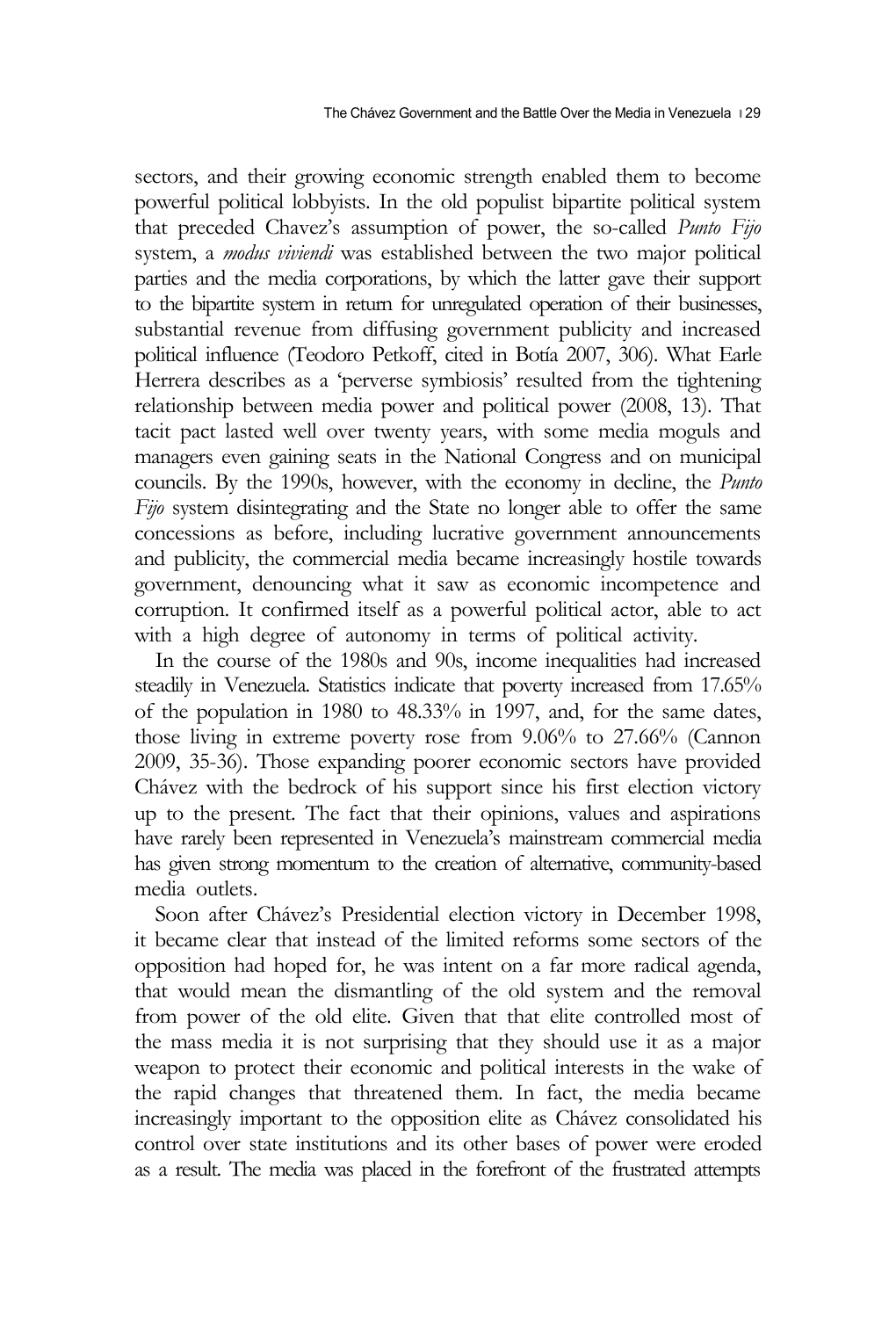to remove Chávez by unconstitutional means in 2002 and 2003. In response, the government made the development of a new media strategy a major priority, to be focused on new regulatory laws and the creation of pro-government media outlets, which has predictably produced increased accusations, both national and international, of government censorship and propagandism.

There is no denying that the Chávez regime, broadly guided by a unique ideology that fuses various currents of radical national, Latin American and socialist thought, has changed all areas of life in Venezuela. Attacking the negative effects of neoliberal globalization, Chávez has used the country's considerable oil revenues to fund radical economic and social changes, particularly aimed at benefitting the poor. As a result, there has been solid support for Chávez from the popular sectors, but increasing enmity from middle and upper classes that find their opportunities and aspirations undermined by the government's political and economic reorientation. That polarization on class lines is clearly reflected in the bitterness of the mutual hostility between pro and anti-government media. Though fluctuating in intensity, the conflict between the regime and the commercial media has been a constant factor during the Chávez era, and it has given new urgency to discussions on the future of journalism in Venezuela, and how to ensure a democratic and pluralistic media.

#### **THE WORLDWIDE DEBATE OVER MEDIA POWER**

In recent years, mounting concern over the consequences of the increasing political and economic power of the corporate media has been manifested in different ways in various parts of the world. The media reform movement in the U.S., driven by organisations like *Free Press*, has campaigned strongly for radical change that can deliver greater democracy, pluralism and accountability in the media, and in the U.K. in 2011, following outrage over the revelation of extensive phone hacking used by tabloid journalists of the commercial media, and unethical relations between that media, the police and politicians, the government announced a public investigation into media conduct and ethics, to be carried out by the Leveson Inquiry. The long-dominant neo-liberal notion espoused by media barons that markets, competition and the quest for profit can best provide media of high quality and diversity is being increasingly contested in many countries. New debate has been generated over who controls the media and with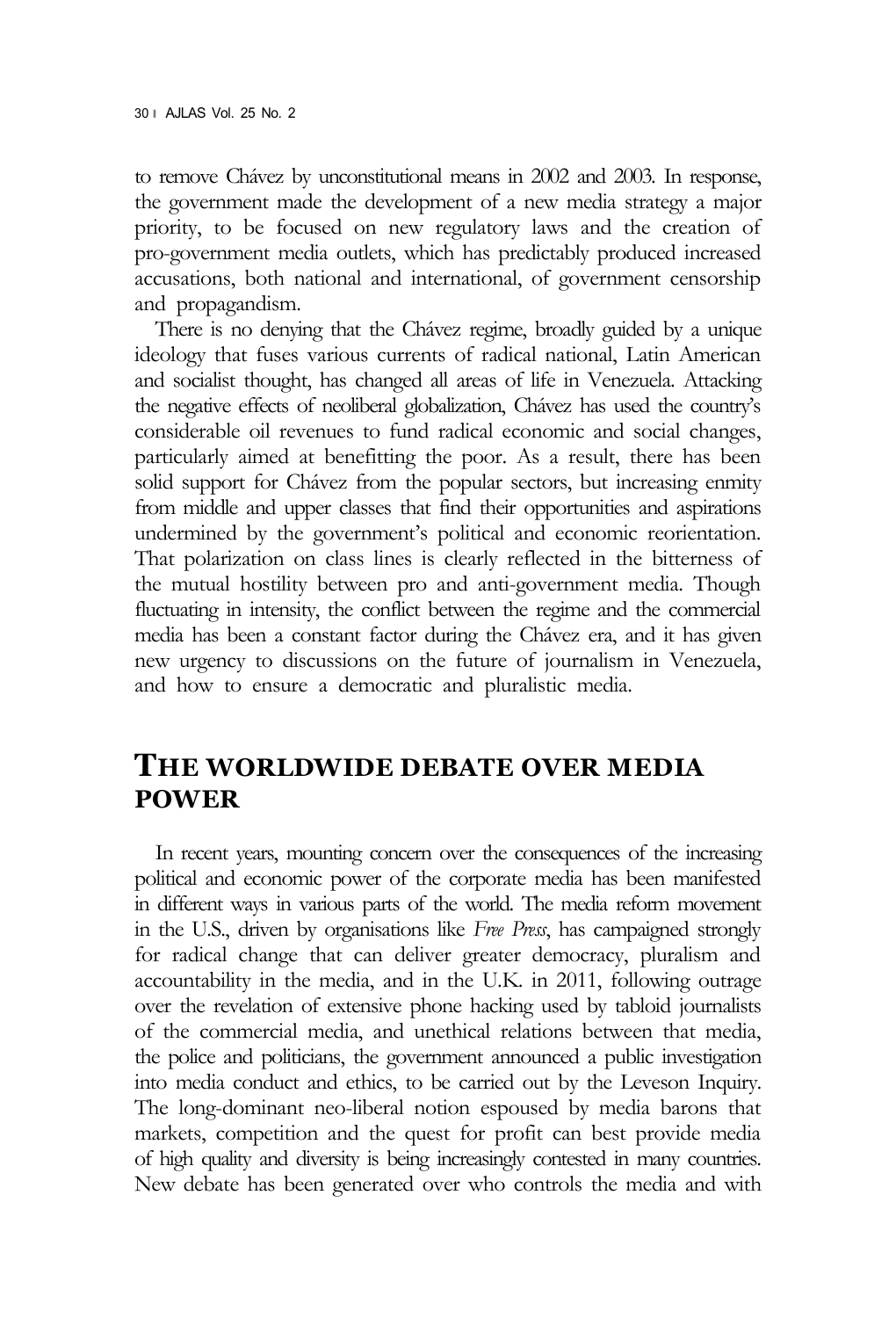what objectives, and such issues as to whether tighter media regulation is necessary, or the development of more non-commercial, independent media desirable. Nowhere are the issues related to media power more evident than in Venezuela, where, as one commentator on the commercial media asserts, 'The recent developments […] constitute the most extreme case of media exercise of power in history' (Golinger 2004, 4).

At the heart of the critique of the modern commercial media is concern about its undemocratic nature. As Nick Couldry (2001, 1) argues, the power of constructing reality is not evenly distributed, but in most societies is instead particularly heavily concentrated in media institutions, 'so that inequalities of symbolic power take the primary form of media power'. He asserts that, as a result, the importance of alternative, participatory media practice in challenging centralised media power needs to be given greater recognition. For such theorists, the dominant corporate media serve the interests of powerful minority sectors whilst a diverse range of other voices, analyses and opinions are excluded. That exclusion is multiplied in societies of extreme social inequality, such as that of Venezuela in the 1990s, when a collapse in wage rates and increasing concentration of capital made it one of the world's most unequal societies (Wilpert 2007, 108). The lack of democracy in the media has been further exacerbated in many countries by the increased concentration of media ownership that has resulted from neoliberal deregulation of the industry over recent decades. Media moguls have justified that process by asserting that the minimization of government interference allows the businesses involved to operate more freely and efficiently, and respond more effectively to market demands. As a result huge corporations have increased their share of the market, but have argued that the neutrality of the market –with the need of the media to respond to the needs of its consumers– ensures that they will express a full range of values and views. If certain opinions are not expressed it means they do not have adequate backing to merit representation in the marketplace (Curran and Seaton 1992, 277). Furthermore, it is argued that new technologies constantly stimulate competition and diversity, to offset concentration of ownership. Competition in the free market and the freedom to publish and broadcast without state-imposed restrictions is thereby seen as the best guarantee of democracy and pluralism. That argument has been countered by theorists who point out that it conceals how '[…] capital is privileged in the seemingly open market and obscures the fact that the press tends to report and interpret the world in ways which are consonant with the interests of dominant groups' (Curran and Seaton 1992, 278). For those who fervently campaign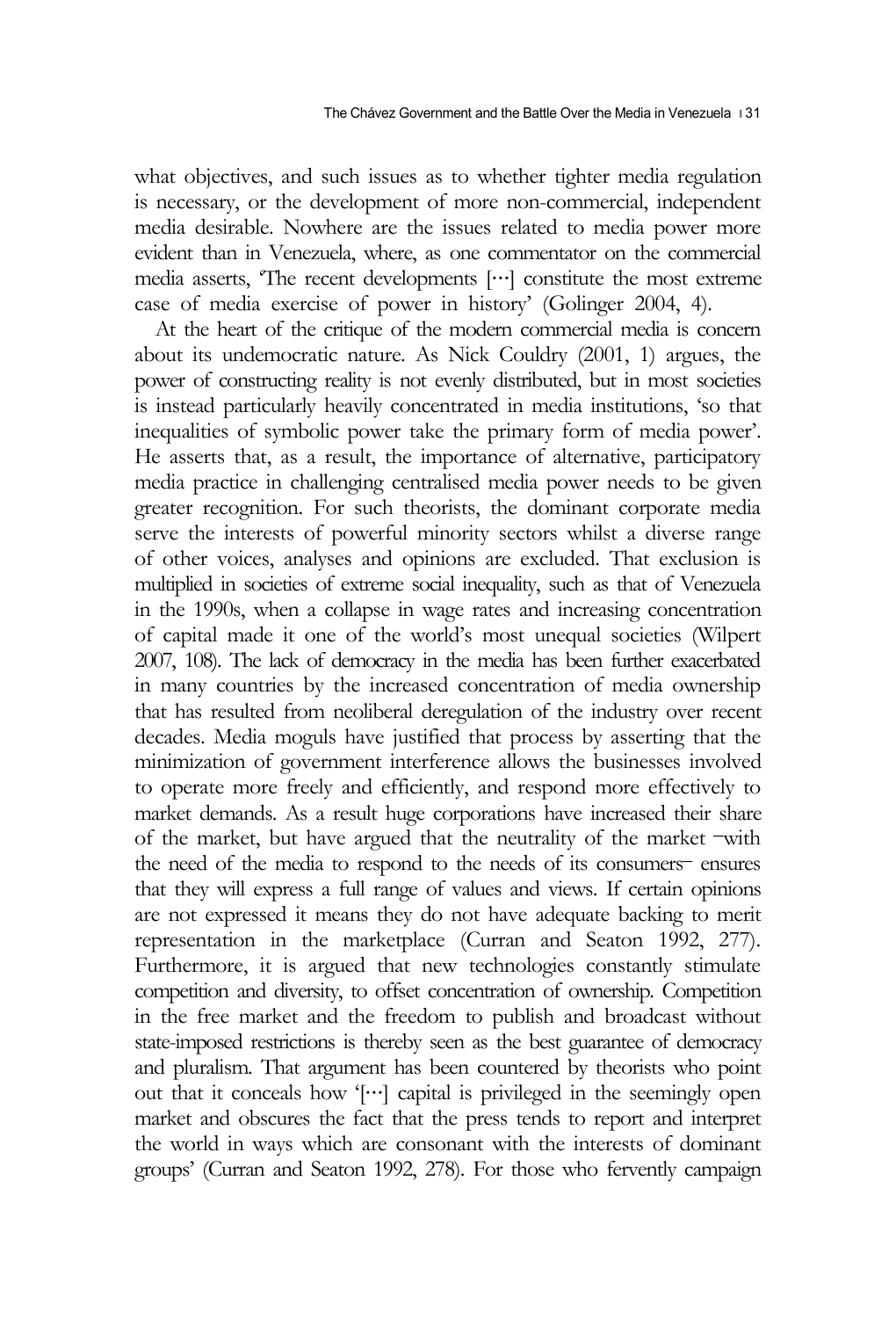for radical media reform, like Robert McChesney, the corporate media has become, to varied degrees worldwide, a significant 'antidemocratic force', characterised by 'hypercommercialism and denigration of journalism and public service' (1999, 2).

Some media critics like McChesney advocate that structural reform is necessary to break up the conglomerates, and ensure greater diversity of ownership, whilst others argue that tighter statutory regulation is better able to ensure socially responsible conduct by the media than self-regulation. For example, a statutory right of reply for those who believe they have been a victim of unfair or damaging treatment might compel journalists to take greater care with the accuracy of their reporting and the reliability of their sources. Regulation has provoked fierce opposition from many media owners and executives around the world, who view it as an attack on the media freedom that they, and numerous liberal media theorists, have long heralded as sacrosanct. Understanding media freedom to be virtually synonymous with freedom of speech, they argue that since it is essential to citizens' rights and a healthy democracy, it must be protected from restrictions imposed by state regulation. As Judith Lichtenberg points out, however, that is a misleading argument. Unlike freedom of speech, freedom of the press has to be conditional '[…] on the degree to which it promotes certain values at the core of our interest in freedom of expression generally' (Lichtenberg 2004, 174). If the media limits diversity and impoverishes public debate, its regulation may in fact serve to enhance freedom and democracy within it. Lichtenberg concurs with Curran and Seaton that many assume that '[...] press freedom is a property right', and media proprietors have the right to manage their businesses as they see fit (Curran and Seaton 1992, 278). One result is that the interests of media owners may undermine the professional autonomy of journalism. The claim that media freedom is evidently a valuable public good is not as clear-cut as it may first appear. Lichtenberg concludes that, in the end, for freedom of expression to flourish, '[…] discussion, debate, diversity of ideas and sources of information […] multiplicity of voices' are what are of prime importance, whilst, in comparison, the question of non-interference in the media on the part of the state is a secondary issue (2004, 181).

Many of those now urging media reform argue for a recuperation of a public service ethos, with the establishment of publically owned or regulated non-commercial media that operates for the public good rather than for private profit. Though quite strong in some countries during the development of broadcasting, particularly in western Europe, it has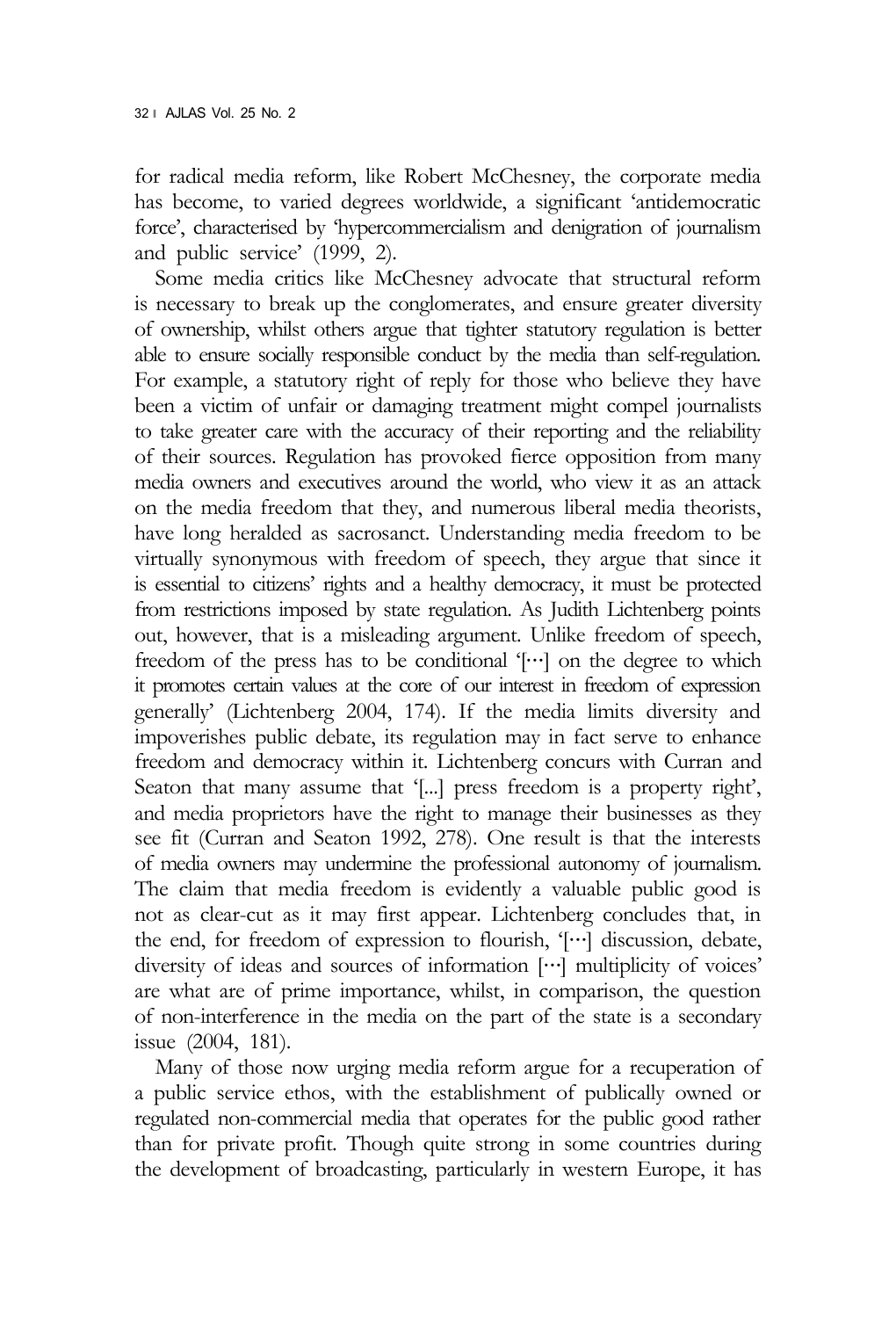been steadily eroded in recent decades. Private media concerns have attacked it for supposedly throttling the market and stifling the profit motive, and right-wing governments have regarded it as ideologically unsound. As Curran and Seaton point out, '[…] those who derided it often had a financial interest in weakening it, or, alternatively, disliked the political autonomy of broadcasting' (1992, 296). In recent years however, momentum has been gained by the counterargument that the principle of public service can provide an antidote to the poor quality and culturally uniform programming and the politically conservative bias of commercial broadcasters. Independent of both corporate and government interests, public service broadcasting can offer trustworthy, balanced reporting of contentious issues, a forum for the exchange of diverse opinion and quality, and mixed programming to cater for different tastes and interests, including those of minorities. These are basic principles frequently identified as crucial for a socially responsible media, as first set out by the famous Hutchins Commission in the U.S. in 1947, which constituted the first major government attempt to address the 'failure of the media to meet the needs of society' (McQuail 2000, 148). The Commission was reacting to growing criticism at the time that the U.S. media was too driven by commercialism and characterised by political imbalance and monopoly tendencies (McQuail 2000, 149), and it is that same criticism, now reinforced by the increased power of private media concerns, that has given the notion of social responsibility in the media renewed significance in recent years. McQuail points out that although the Hutchins Commission advocated that social responsibility should be maintained through media self-control rather than by government intervention, subsequent theorists have identified a clear role for government. In order to protect the freedom of citizens as a whole, it may need to act to combat flagrant abuses by the media, or to supplement existing media by creating alternative outlets (McQuail 2000, 149).

In Venezuela, such has been the abuse of excessive media power that the Chávez government has taken urgent action to counteract it, and in doing so it has echoed the key arguments and proposals of radical media theorists and reformers outlined above. As will be seen, converting those proposals into practical action to regulate the media and create alternative outlets has proved highly controversial, and has produced very mixed outcomes, the negative and positive effects of which will be analysed in subsequent sections.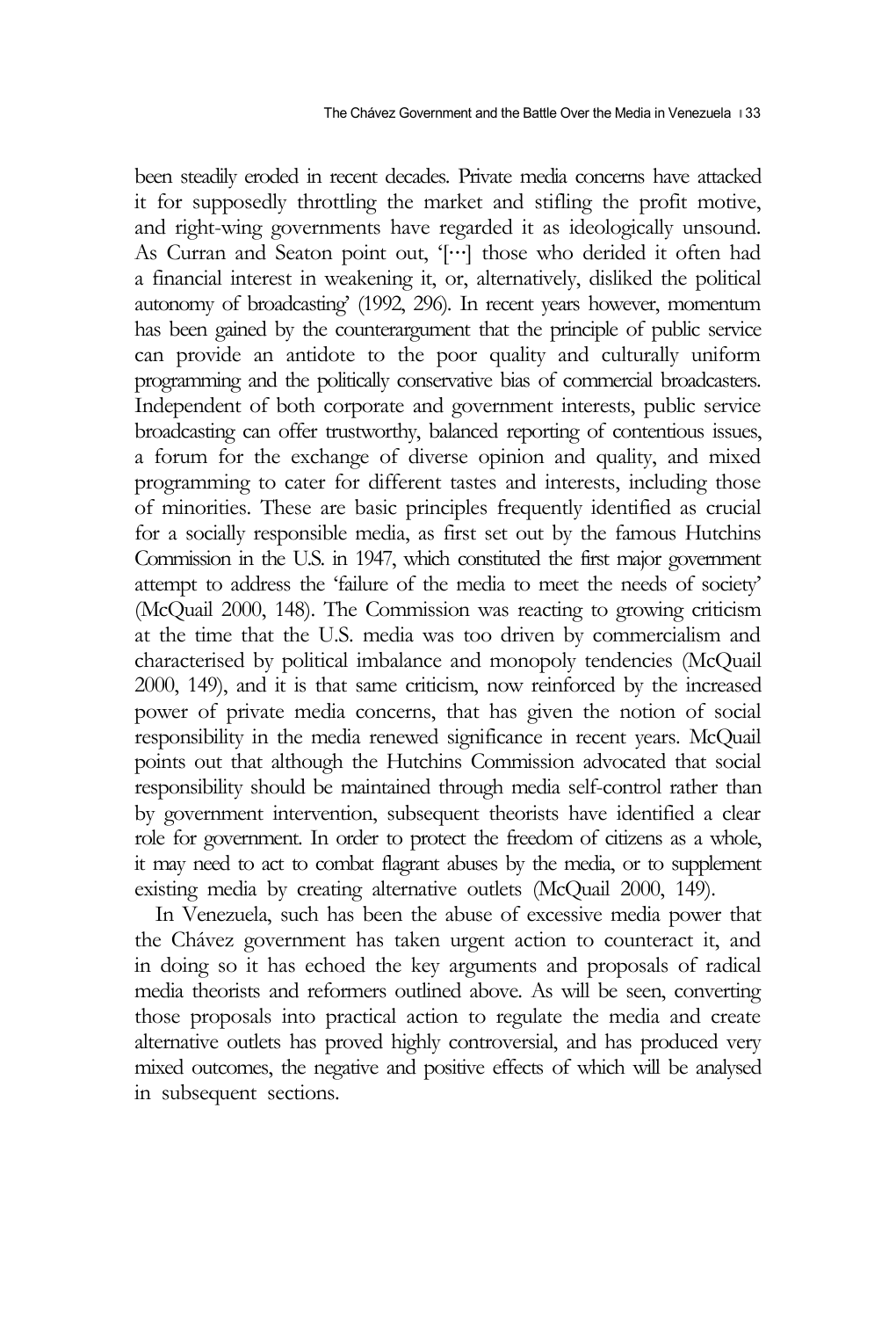#### **THE ROOTS AND INTENSIFICATION OF THE CONFLICT IN VENEZUELA**

When Hugo Chávez campaigned for his first Presidential Election, in 1998, the reaction of the commercial media was mixed. Though many media outlets were hostile to him from the outset, some were favorably disposed, such as the television company, *Televen*, and *El Nacional*, one of the major daily newspapers. However, the hostility of the private media notably intensified and widened as Chávez's radical intentions became clear, and it abandoned its primary role as a means of social communication to prioritize political activity. With the traditional parties, Acción Democrática and COPEI, having lost not just power but also their credibility in the course of the 1990s, the media became the vanguard of opposition to the government, effectively supplanting those opposition parties. By 2000, nine out of the ten major daily newspapers and all five big commercial television companies effectively formed an anti-Chávez bloc, collaborating between them in order to coordinate their campaign. Some of the TV companies, for example, exchanged film footage which they thought could be used for anti-government propaganda. Any effort by the major media outlets to represent diverse political opinion was abandoned, as was any attempt to separate the dissemination of information from editorial opinion. It ceased to be a space for meaningful communication and debate, to become a vehicle for conservative political interests. Some journalists, even some who did not support the Chávez government, objected to the strict editorial policy of their employers, such as not including any pro-Chávez opinion in their reports, and as a result some were sacked and effectively blacklisted from employment in the mainstream media. Not surprisingly, Chávez and other members of the government hit back with ferocious criticism of the media, and the conflict between government and media quickly escalated.

A number of key moments in the intensification of the conflict can be identified. The first came in November 2001, when the government announced a package of 49 law-decrees, called the *Ley Habitante*, passed through the extraordinary powers conferred on government by law. Some of those laws, such as one opening the way for significant land reform and another restricting the fishing rights of large companies, were seen as a threat to the economic interests of business elites. The use of presidential powers of decree was controversial, but it was not unprecedented action, as previous Presidents had done likewise. The opposition media saw it as proof of the authoritarianism of the regime, attempting to carry out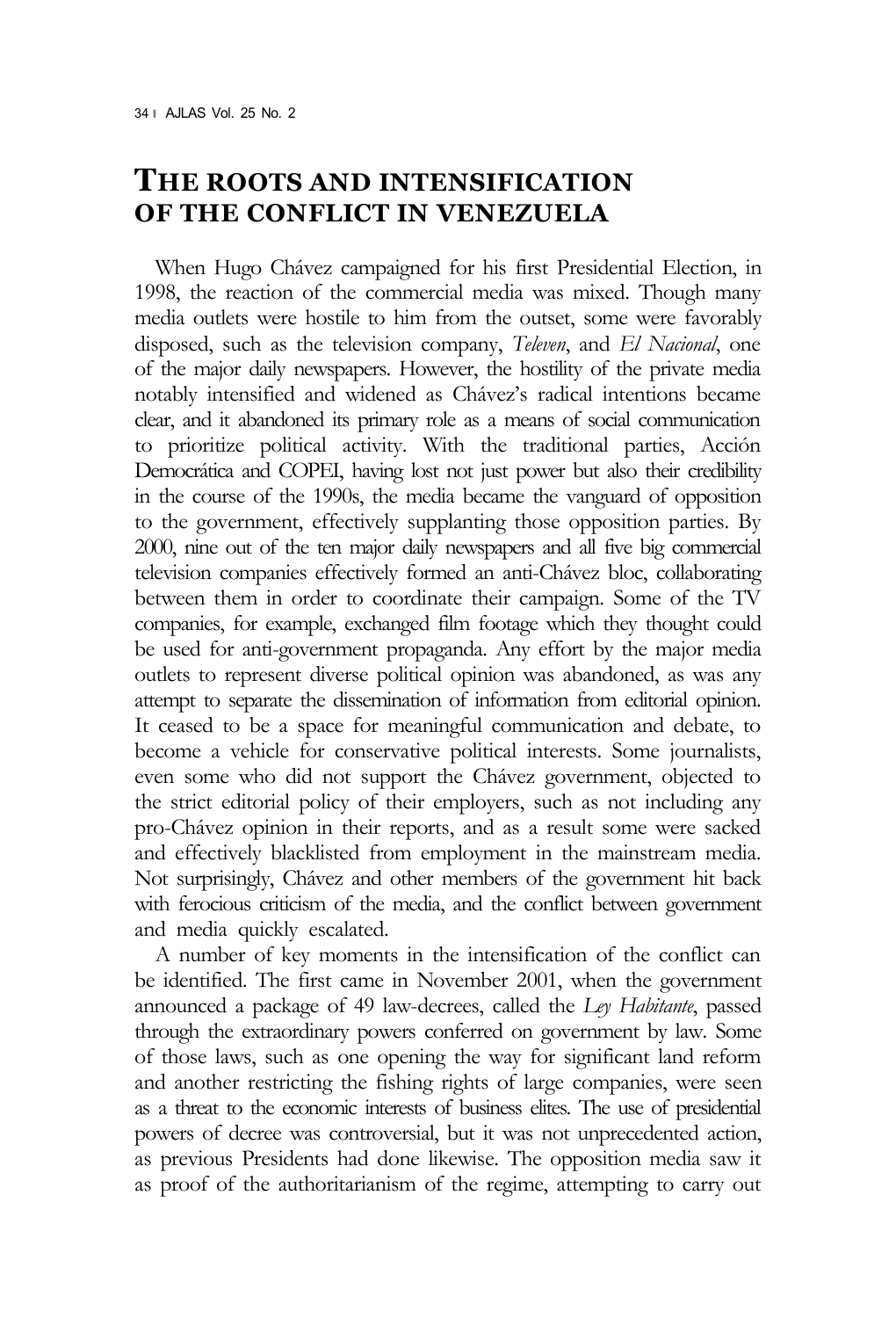its program whilst bypassing public consultation, and from that moment, the vilification of Chávez as a tyrant who threatened democracy became a regular feature in the commercial media. Indeed, some media owners and editors openly claimed that impartiality in the media was no longer possible, and a combative media was needed to defend Venezuelan democracy (Díaz Rangel 2007, 160).

A point of maximum tension was reached with the attempted coup of April 2002, which began as an anti-government march in Caracas, organized by opposition groups. A prominent role was played by the commercial media, which urged people to join the protest. It resulted in one of the most infamous moments in the history of the Latin American media. A counter demonstration was organized by Chávez supporters, and as the two sides confronted one another, shots were fired, resulting in nineteen fatalities and scores of people injured. That violence was reported in the media as government repression against peaceful opposition demonstrators, an accusation that served as justification for a coup. A group of military officers demanded that Chávez resign, arguing that the violence showed his government had lost legitimacy. It was later announced that Chávez had resigned and a provisional government was being formed. Only later did an alternative version emerge. It showed that many of those who had lost their lives were in fact Chávez supporters who had been fired upon by police under the command of the anti-Chavez mayor, Alfredo Peña, and that Chávez had not resigned but had been forcibly deposed. However, for over 48 hours the media continued to blatantly manipulate the news, insisting that the violence was entirely the responsibility of the government, and its removal had been justified. News of the huge popular mobilization in favor of Chávez that took place after the coup, demanding his restoration to office, was also suppressed in the mainstream media. It was simply not reported. Most Venezuelans found out about it by alternative means, such as satellite television, or via community radio stations.

When Chávez was restored to the Presidency two days after the coup, the private media imposed a news blackout. The principal newspapers did not go to press that day, and the main TV channels broadcast cartoons and soap operas, avoiding news reports. The blackout, that denied the public access to crucial information about the dramatic political events, received international condemnation. The absurdity of the position of the corporate media was highlighted when, with Chávez in custody after the coup, the interim President, Pedro Carmona, immediately introduced a series of extremely repressive measures, including against the media.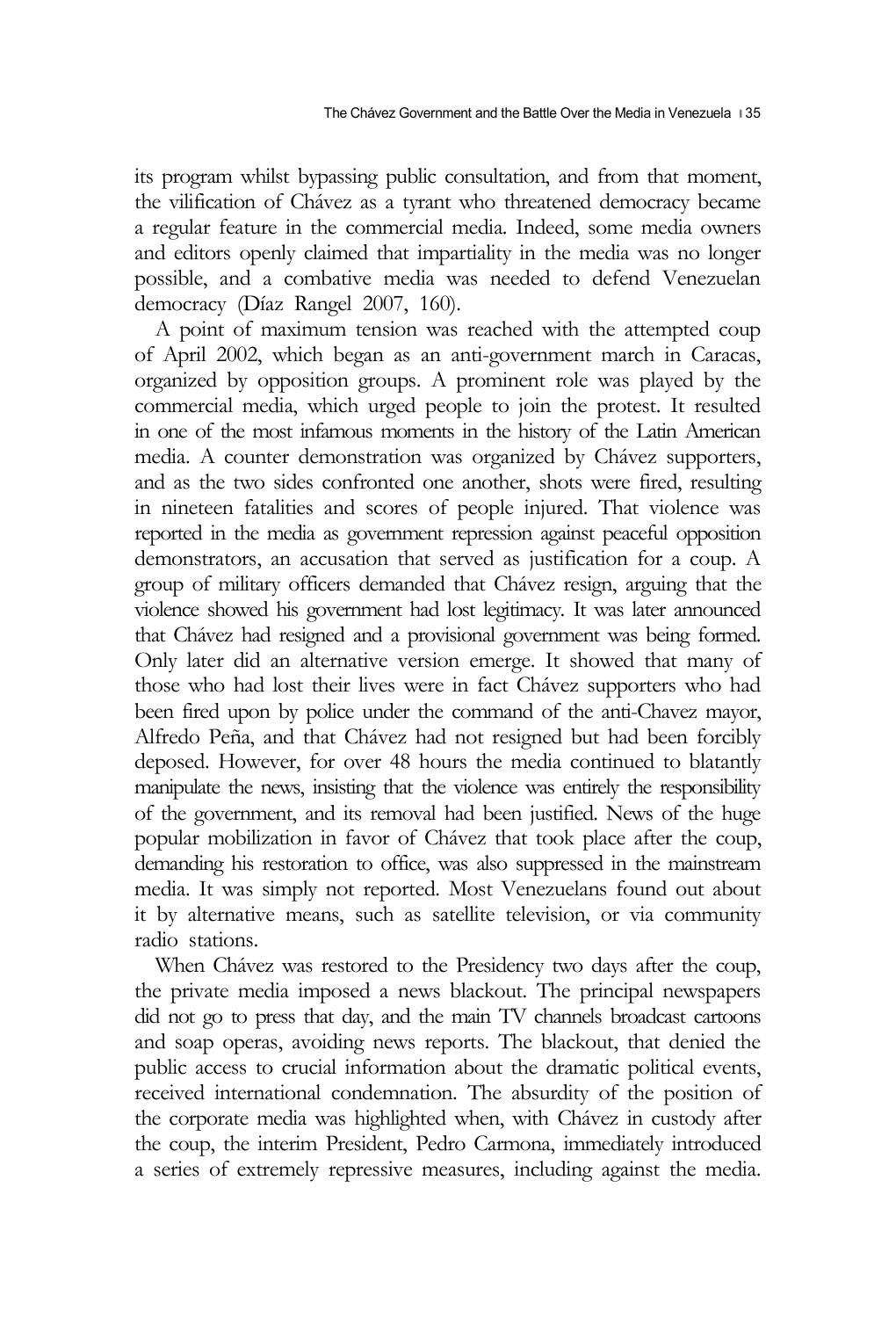He shut down pro-Chávez media outlets, including the state television channel, and raided studios of community radio stations. Carmona, the champion of most of the media, ended up repressing the media in ways that were far more severe than anyone in the Chávez government would ever have contemplated.

Between December 2002 and January 2003, came another key moment in the conflict between the government and the media, when the opposition organized a general shutdown of the oil industry and some other areas of economic activity. It was essentially initiated by bosses and management, locking out workers to prevent them from working, but the media presented it as a general strike being carried out be discontented workers. For over 2 months, virtually all the major newspapers, radio and TV channels gave priority to promoting this anti-government boycott, suspending normal programming and dropping normal content from newspapers. Even advertising on television channels was substituted by campaign material, with the owners stating that the gravity of the political crisis and the need to resolve it justified the loss of revenue (Botía 2007, 287). By late January 2003 the boycott was clearly waning and losing support, but a large part of the media insisted that the action would continue until Chávez was defeated. Their total commitment to their political objectives meant the dereliction of their responsibilities to wider society.

Events in Venezuela thereby provided an extreme example of the use of the media, in the words of one theorist, '[…] for control, for making propaganda and for managing and manipulating the social environment on behalf of the already powerful' (McQuail 2000, 279). Its political role had reached the extent of helping to organize and promote a coup against a democratically elected government, which responded by launching a counter offensive, pointing towards measures that it would take to undermine the media's scope for future political action. The language used by members of the government highlighted the intensifying antagonism. Chávez famously condemned the four main television channels –*Venevisión*, *RCTV*, *Televen* and *Globovisión*– which had all participated in the coup, as the 'four horsemen of the apocalypse', and his supporters started to speak of the need to fight the 'media dictatorship', borrowing the term coined by Ignacio Ramonet in reference to the enormous power exercised by the mass media in the reproduction of particular ideologies and the shaping of perceptions. Both government and corporate media saw themselves as engaged in a vital battle to defend their very different conceptions of democracy and democratic expression.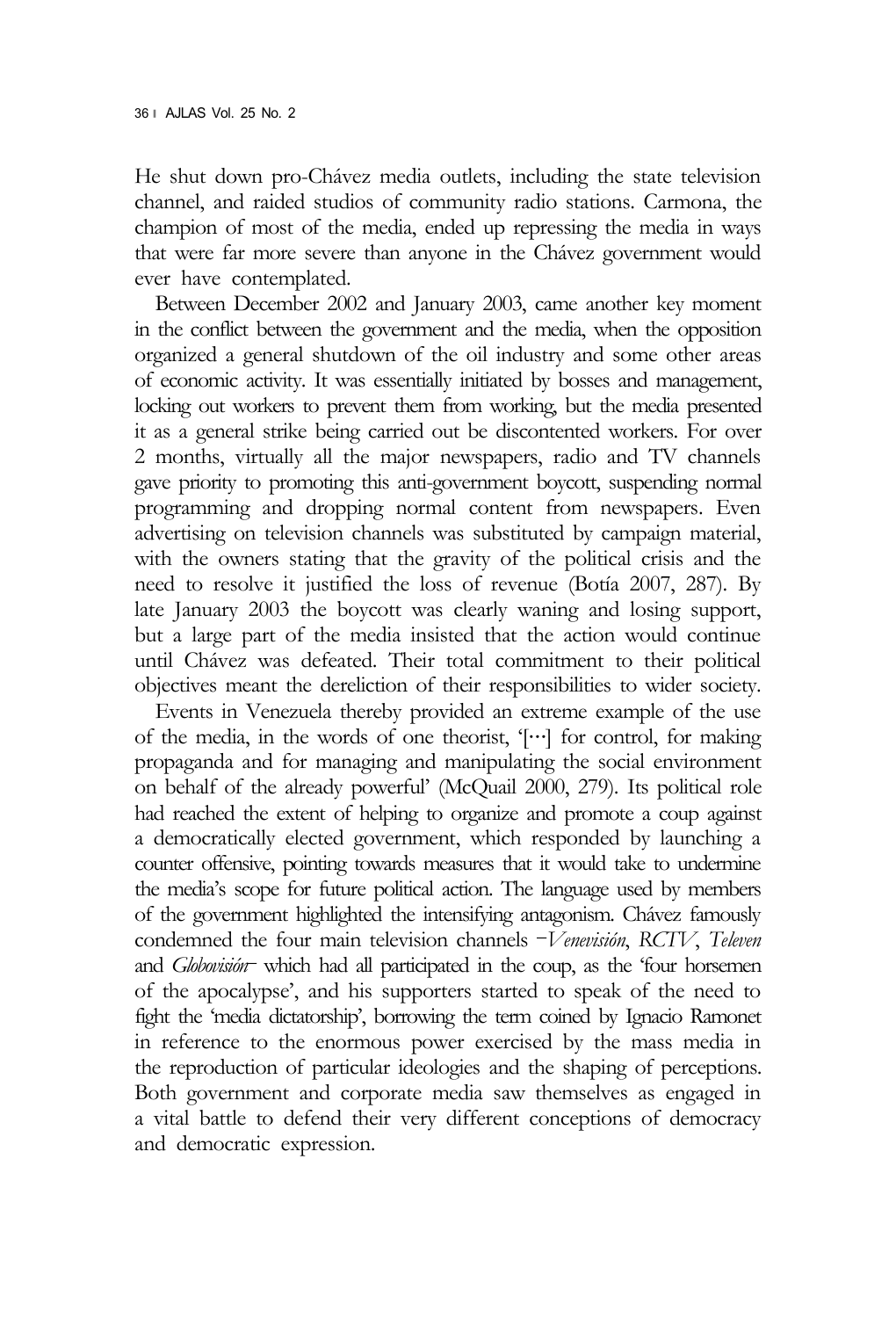## **THE ONGOING DEBATE**

The battle lines that were drawn during the acrimonious argument over the role of Venezuela's media that erupted in the years following the dramatic events of 2002 and 2003 have largely shaped the continuing debate on the topic. On one side, the often repeated accusation that the Chávez regime is not ideologically committed to democracy and poses a threat to freedom of expression was summarized in a 2003 report produced by 'Reporters Without Frontiers', the international organization that campaigns for press freedom worldwide. Titled 'Caught between an authoritarian president and an intolerant media', it acknowledges the illegitimate action by the media but maintains that the Chávez government must take prime responsibility for a decline in press freedom. It argues that violence against commercial media staff and property were premeditated and carefully planned, with government complicity if not direct involvement, and that Chávez had abused his powers to restrict the media's freedom of expression. The report specifically condemned Chávez's excessive exploitation of his right to take over the air ways, on all TV channels, to make political broadcasts to the nation, and of introducing legislation that threaten the rights of the press, such as the introduction of foreign currency controls, which, it argued, could be used to prevent newspapers from importing newsprint. Similar arguments against the regime have been repeated many times in the intervening years.

One of the clearest expressions of the counter position was provided by the writer Luis Britto García, in *Venezuela: Investigation of Media which are Above All Suspicion* (*Venezuela: Investigación de unos medios por encima de toda sospecha*), published in 2004. It is a very detailed examination of the media opposition to Chavez government, which accuses the media moguls of abandoning their social obligation to inform and communicate in order to prioritize their political objectives. Britto García cites many examples of how newspapers, radio stations and television channels suppressed important information and distorted news in order to undermine the credibility of the government. He mentions, for example, photos that were doctored, and information that was invented, such as a transcription of an interview supposedly held between Hugo Chávez and Fidel Castro, which was published in several newspapers but later proven to never have taken place.

The battle over the media in Venezuela has continued up to the present, but at a significantly lower level of intensity compared to 2002/2003. The change is largely explained by the weakened position of the commercial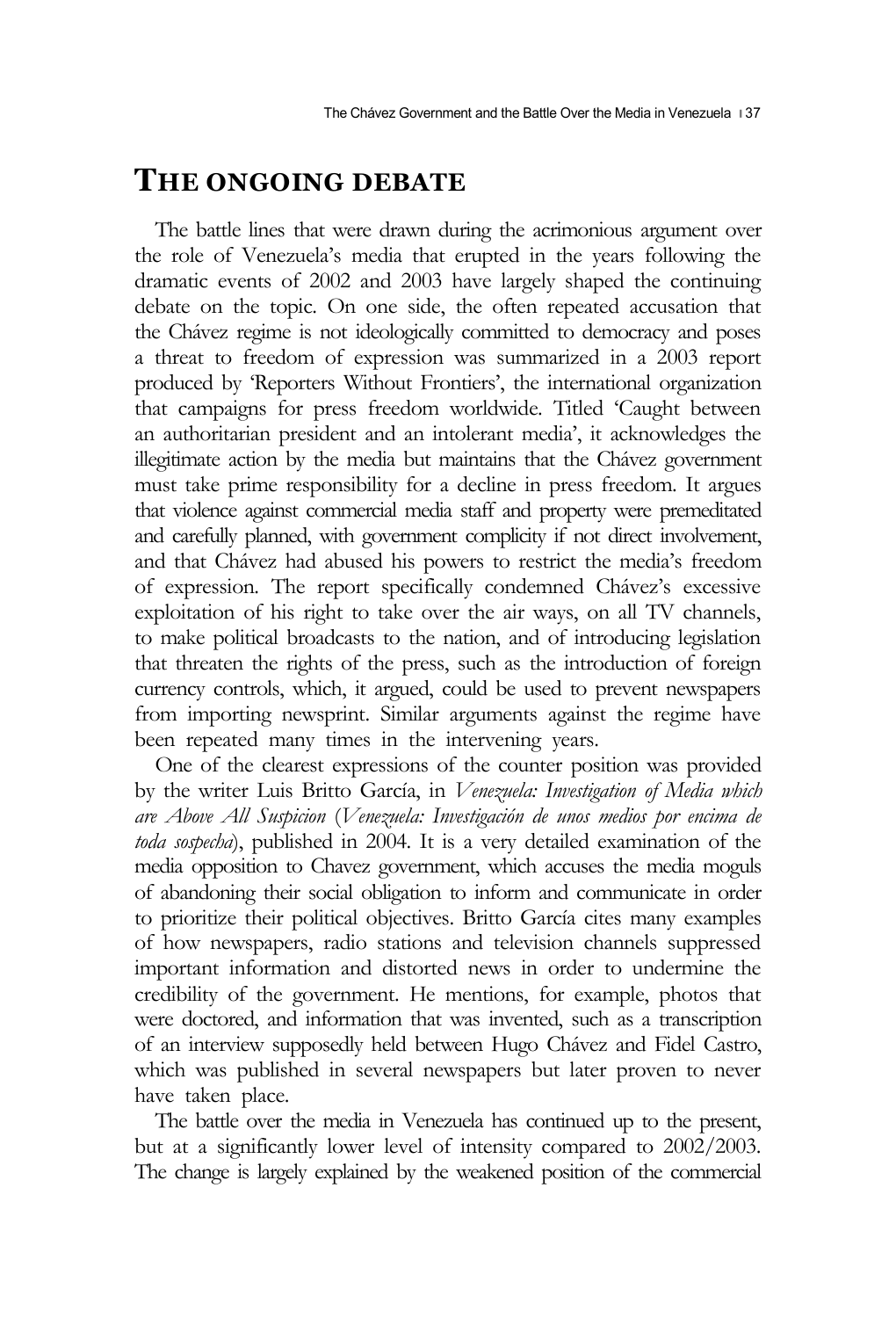media. Firstly, their credibility was badly damaged by their conduct during those years, and several polls taken have indicated how public trust in them has fallen in the last 10 years. Secondly, the new and at times intimidating regulatory legislation introduced by the government has curbed their political activity. Fear of falling foul of the new laws has obliged the opposition media to tone down their criticism. A clear indication of this is that *Venevisión*, previously vitriolic in its attacks on Chávez, significantly softened its line following negotiations between the company's owner, Gustavo Cisneros, and Chávez in 2004. Accusations by rival media enterprises that Cisneros was seeking economic benefits from the accommodation reached with the government testify to the divisions amongst the once united private media concerns. Nevertheless, as the 2012 presidential elections drew near, the media still gave a primary role to strident political campaigning, with both sides now seeking to take advantage. The anti-government media exploited speculation over Chávez's serious health problems by asserting that they had given rise to doubts and low morale among his supporters, whilst elements of the expanded state media conducted a smear campaign against the opposition presidential candidate, Henrique Capriles Radonski.

## **MEDIA LEGISLATION**

The constitution that was promulgated under the Chávez regime in 1999 established the basic principles concerning the rights and responsibilities of the Venezuelan media. Article 58, for example, confirms the right of citizens to accurate and objective information, which must be free and plural. Article 57 asserts the right of all citizens to express ideas freely and uncensored through any form of mass communication, but counterbalances that with reference to the responsibility that that carries with it. It states that all must assume responsibility for what they express, and cannot hide behind anonymity or convey messages that promote war, discrimination or religious intolerance. Article 108 makes reference to the duty of the media to 'contribute to the formation of citizenship'. Although those principles are largely uncontentious, the government's attempts to devise effective laws for enforcing them have generated highly charged and often acrimonious debate. The government and its supporters argue that past experience highlights the need to regulate the conduct of the media more effectively, to improve the quality and accuracy of the information it disseminates, extend public access to and participation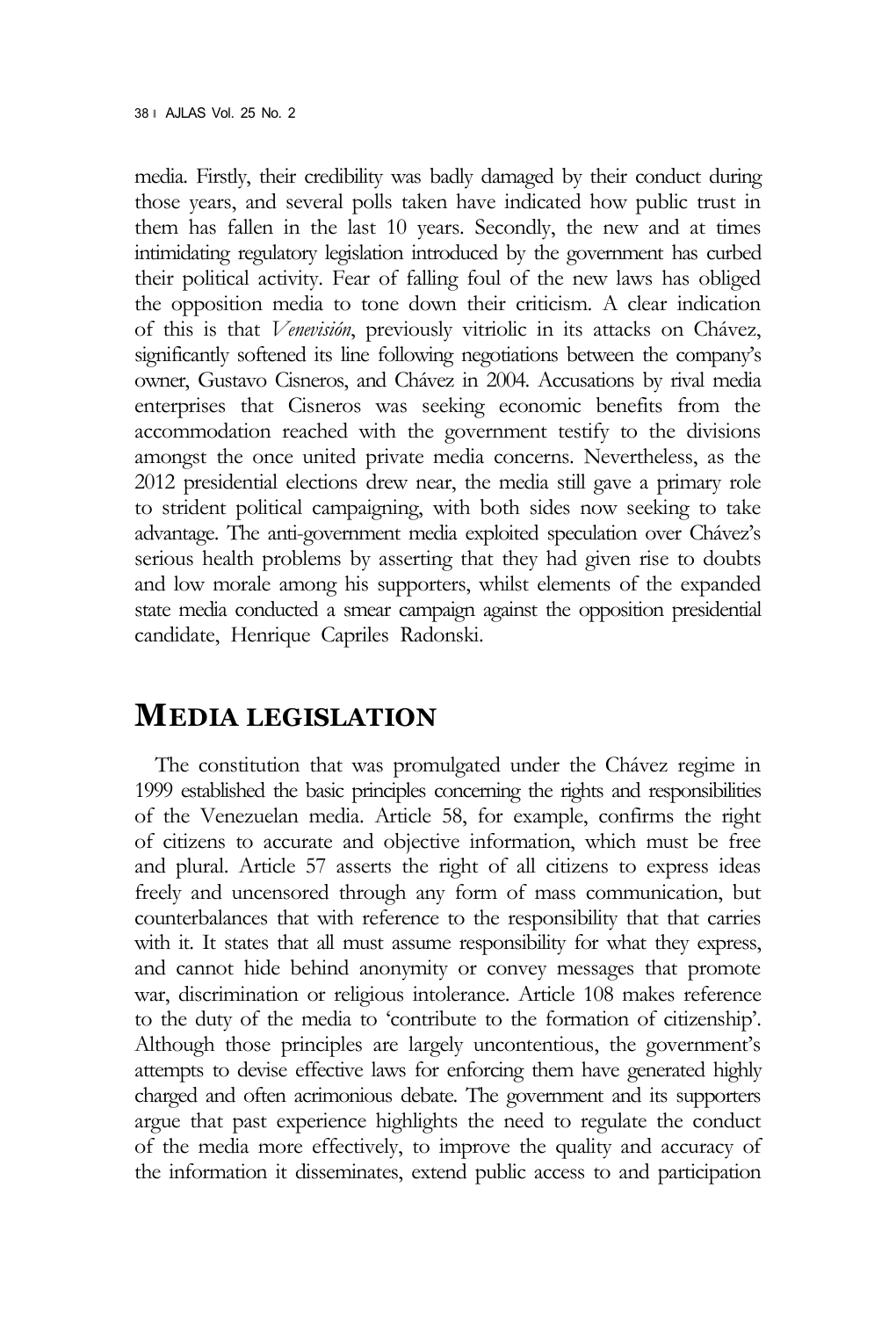in the media and to encourage social responsibility on the part of its owners and employees. The independent website 'Venezuelanalysis.com' regularly produces bulletins and articles supporting the measures taken by the government to meet those objectives. For their part, opponents and critics of the government accuse it of increasingly using legal measures to muzzle free expression. The most recent significant representation of that argument has been provided by Venezuelan sociologist, Óscar Lucien (2011), who interprets the government's media laws as integral parts of an overall strategy to consolidate Chávez's power by steadily restricting dissenting opinion and achieving media hegemony.

Lucien argues that even the first significant media legislation made by the government, the Organic Telecommunications Law (LOT), passed in 2000, before the coup prompted it to urgently rethink media policy, shows worrying tendencies. It asserts the right of the government to regulate the content transmitted by the media, and to suspend broadcasting of certain content if such action is deemed to be in the interest of national security or public order. It also declares that all media channels are obliged, when required, to broadcast speeches by the President and other government officials. For Lucien, the law shows the government's clear intention of curbing opposition opinion in the media and reserving maximum space within it for its own propaganda, thereby contravening principles within the Constitution (2011, 33-36). He further argues that after the 2002 coup the key objective of achieving government control over the media was given additional legal support through the so-called *Ley Resorte* of 2004, or Law of Social Responsibility in Radio and Television (2011, 37), which, building on the LOT, gives more details of the responsibilities required of programmers, particularly in terms of the content transmitted, and the sanctions that can be imposed for violations. The commercial media quickly labeled it the 'gagging law' (*ley mordaza*), arguing that the imposition of heavy penalties for the broadcasting of content considered to be irresponsible, on the grounds that it could incite hatred and violence or threaten public order, masked the intention of impeding criticism of the regime. They claimed that on the one hand, self-censorship would be generated among opposition media, whilst on the other they would also face sanctions if they failed to provide the required space for free government propaganda.

Of course many other countries regulate media content, stipulating, for example, the hours during which material of a sexual or violent nature can be transmitted, as the *Ley Resorte* does. In the United Kingdom the agency Ofcom oversees such regulation, as the Federal Communications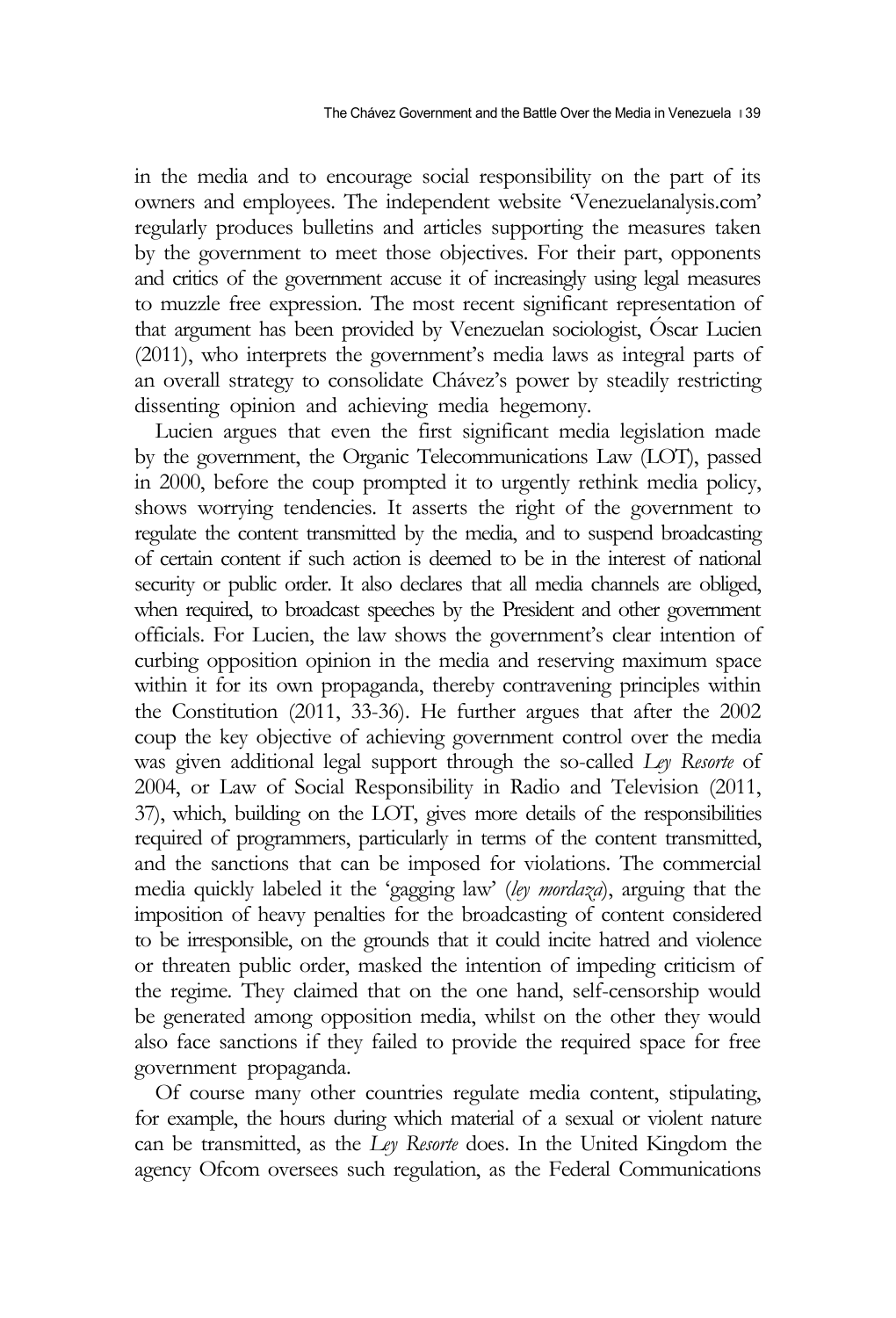Commission does in the United Sates. In other contexts, most of the articles of the LOT and the *Ley resorte* would not face strong objections, but underlying the Venezuelan opposition's intense hostility to them is their deep mistrust and fear of the objectives of a government they see as increasingly authoritarian. From such a perspective, all media policy drawn up by the Chávez regime is immediately viewed with intense suspicion. Critics therefore regard the 2010 reform of the *Ley Resorte*, essentially placing the internet under the same content controls as the broadcast media, as an intensification of government repression of free speech. Reforms made to the penal code in March 2005, tightening sanctions against defamation and libel in the media, drew a similar response from critics. For the government it was a natural response to the frequent personal attacks in the media, often unsubstantiated, on government officials and workers, attempting to afford them protection, but for opponents it was yet one more example of the regime seeking to silence legitimate criticism.

This acrimonious argument over freedom of expression reached a new level of intensity in 2007, when the government refused to renew the broadcasting license of the popular TV channel, *Radio Caracas Televisión* (RCTV), on the grounds that, by being a major participant in the 2002 coup and violating other broadcasting laws, it had forfeited its right to broadcast. The action immediately provoked a storm of protest both nationally and internationally. For many critics, it simply amounted to crude censorship. Marcel Granier, owner and president of RCTV, summed up those views when he commented at the time:

The actions against RCTV of President Chávez and his subordinates are in violation of the Venezuelan constitution, the American Declaration on Human Rights, and the Inter-American Democratic Charter. They are a clear example of abuse of power, and violate the rights to work of all those who work in the media industry, not to mention a violation of the freedom of thought and expression of millions who seek information and ideas of their own free choice. We are faced, in effect, with an aggressive campaign to extinguish all thought that differs from that which is officially dubbed 'revolutionary' (Granier 2007).

Granier makes allegations about governmental abuse of power whilst refusing to acknowledge the very obvious abuses of media power committed by RCTV and other commercial media outlets in 2002. The counter argument was lucidly presented by the American economist and writer, Mark Weisbrot, who dismissed the accusations of censorship and argued that RCTV's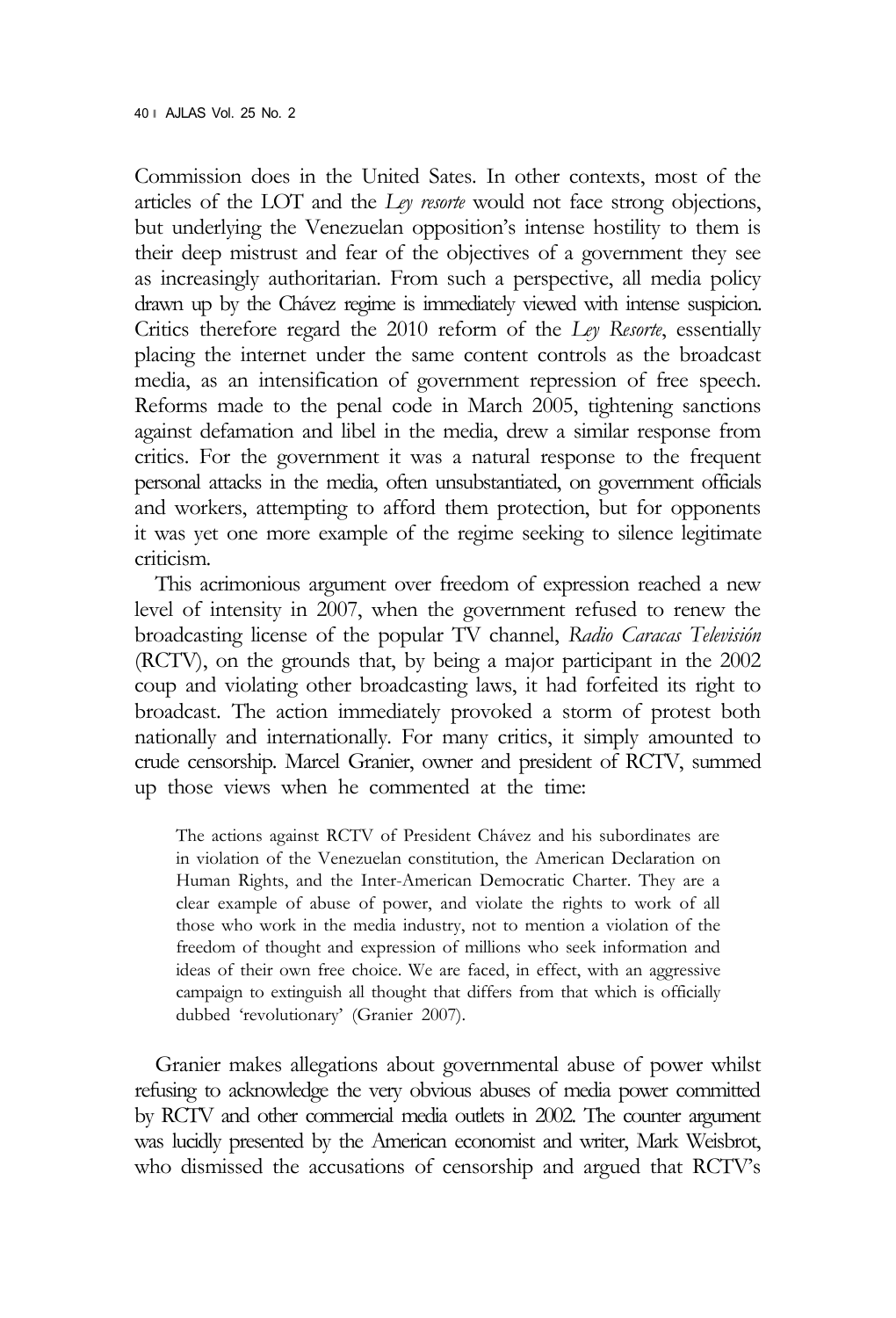leading role in antidemocratic activity meant that 'such a station would not get a broadcast license in the U.S. or probably any democratic country' (Weisbrot 2008).

The government's action against RCTV was certainly one of the most controversial decisions it has made. It carried risks for the government, for the station was well-known for highly popular programs, and polls taken indicated that a majority of citizens disapproved of the decision. Furthermore, RCTV was still able to broadcast via cable, and reports indicated that in 2009 its cable audience was larger than the audience of all the state controlled channels combined (Weisbrot 2009). As to what the action says about freedom of speech in Venezuela under Chávez, Gregory Wilpert astutely points out that it depends on whose freedom is being referred to. He argues that the non-renewal of the license does represent a curtailment of the freedom of the moguls who own most of the country's broadcasting outlets, but if, as the government promised, RCTV were to be replaced by a 'truly public television channel', as opposed to another government station, 'freedom of speech would be enhanced in Venezuela, not lessened' (Wilpert 2007, 225). That channel, that quickly took over RCTV's airwaves in 2007, is *TVes*, hailed as a public service broadcaster by the Telecommunications Minister of the time, Jesse Chacón. State-owned and funded, but legally independent, it is managed by a Foundation. It's programs are wide ranging, including soap operas, sport and cultural events, both national and from overseas, though its stated objective is to promote nationally produced programming that focuses on Venezuelan society and culture. Laudable though its objectives are, it has failed to make an impact since its launch, and its audience figures have remained low. In February 2009, its ex-director Esteban Trapiello argued that it had been undermined by poor, inexperienced management, dubious practices in the contracting of programs and a low level of technical quality. Today it still a long way from establishing itself as a significant public broadcaster, independent of government pressure, and with original and appealing programming.

Based on the LOT and the *Ley Resorte*, the government was in its legal rights to refuse to renew RCTV's license. It can convincingly be argued that the conduct of the channel in 2002 and 2003, by inciting disobedience to the law and threatening state security, constituted a major violation of legislation, and the government has the discretion to decide whether or not to permit a license to broadcast under such circumstances. However, the key role of governmental discretion obviously highlights the question as to how the laws are to be understood, and the terms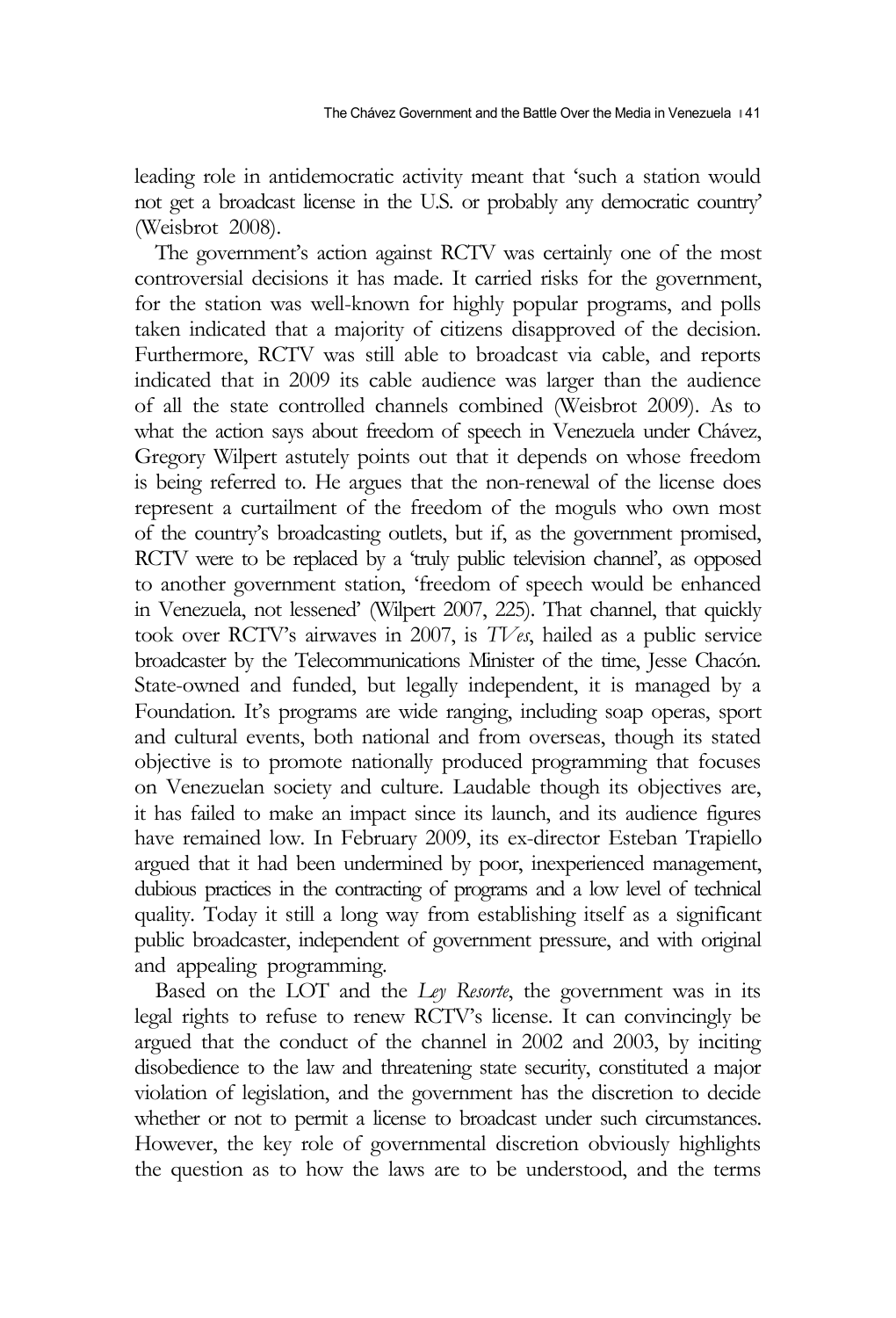used in the new media legislation are often very vague and open to wide and differing interpretation. Article 28 of the *Ley Resorte*, for example, refers to the prohibition of messages that *inciten o promuevan el odio y la intolerancia* (incite hatred and intolerance) and *fomenten zozobra en la ciudadanía o alteren el orden público* (foment anxiety amongst citizens or disturb public order). One recent controversial example of the application of these laws occurred in August 2010, when the newspapers *El Nacional* and *Tal Cual*  published photographs of corpses in the main Caracas mortuary, to highlight the consequence of the rising rates of violent crime in the city. The papers were heavily fined and prohibited from publishing similar images on the grounds that such material was likely to be psychologically disturbing to children. It brought accusations from many journalists that censorship was being imposed to silence the legitimate criticism of government performance produced by investigative journalism.

Imprecision of language and terminology was also a major problem identified with the proposed 'Special Law against Media Crimes', presented to the National Assembly by Attorney General, Luisa Ortega Díaz, in July 2009. It sought to take media regulation to a new level, justified, she claimed, by the need to combat continued abuses of media power. In fact, it was a draconian piece of legislation. It proposed mandatory prison sentences of 2 to 4 years for crimes such as 'actions or omissions that undermine the right to appropriate, true and impartial information, that undermine social peace, the security and independence of the nation, public order […] public mental or moral health', and the generation of 'false news', and manipulation of news, 'generating false perceptions of facts'. Given the heavy penalties for extremely nebulous violations, it is not surprising that objections to the proposed law came from many quarters, such as the United Nations Human Rights Council, that expressed concern that it was so open to abuse that it could easily be used for the purposes of political intimidation. In fact, amongst the objectors were a significant number of pro-Chávez politicians, and in the end discussion of the proposal in the Assembly was postponed, effectively sending it back to be reconsidered. That indicates that there are checks operating on the formulation of media legislation, though some critics felt further attempts at stricter regulation involving heavier sanctions were still inevitable (Lucien 2011, 56). Above all, the case highlights the complexity and controversy involved in constructing legislation that regulates effectively in order to ensure responsibility from media concerns, without repressing dissenting opinion.

Meanwhile, the Chávez government has made it clear that it will not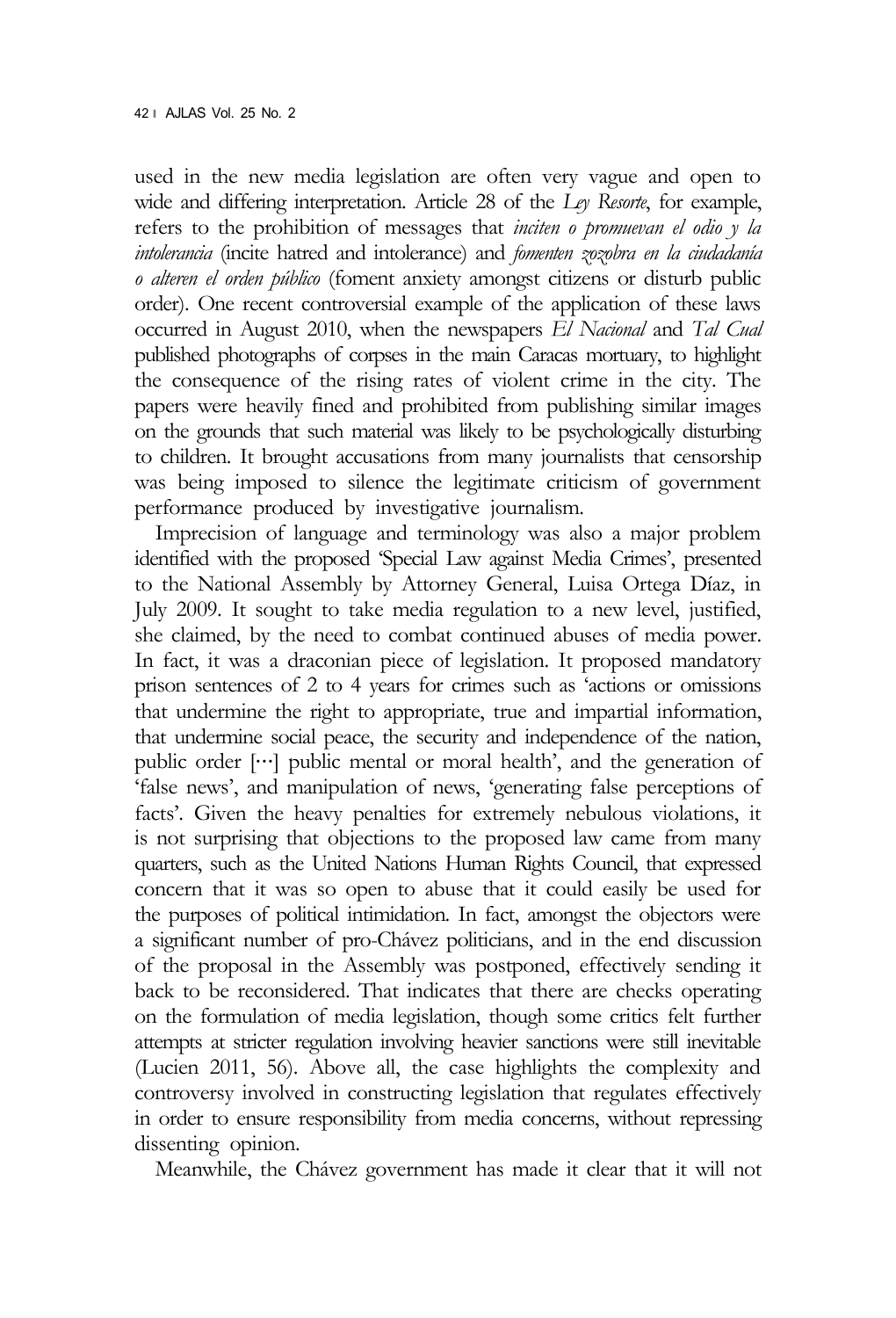hesitate to use the existing laws to revoke the licenses of other broadcasters if needs be. Also in 2009, it announced the closure of 34 radio stations deemed to be operating illegally. Protests took place in the streets of Caracas, and for the opposition it was yet another step in the steady closure of spaces for free speech. Chávez responded that the government was simply applying the law, ensuring that radio stations fulfilled the required regulations, but that it was also part of his commitment to democratize the media, for the frequencies of the closed broadcasters would be handed over to new community radio stations.

Despite the political polarization in Venezuela and the fierce enmity between the pro- and anti-Chávez camps, there has been no real evidence of direct media censorship during the Chávez period. This is in marked contrast to the blatant censorship imposed at times by previous, so-called liberal regimes of earlier decades, such that of President Betancourt in the 1960s and of Carlos Andrés Pérez in the early 1990s. History is frequently pushed aside by those who criticize Chávez's policies towards the media. Political debate is open and vibrant in Venezuela today, and much of the commercial media is still strident in its attacks on the regime, and particularly on Chávez himself. Nonetheless, many aspects of the government's media policy can certainly be criticized for undermining free expression. Gregory Wilpert, generally sympathetic to the aims of the Bolivarian Revolution, acknowledges that some government legislation and the penalties attached to them are 'not good for civil liberties', precisely because their vagueness makes them potentially applicable to a wide variety of situations, and that their existence indicates that some in the pro-Chávez coalition have authoritarian instincts (2007, 202-203). In addition, the obligation of all television channels to transmit Presidential broadcasts when required has been abused, with, according to figures cited on television by the opposition politician and journalist, Teodoro Petkoff, 2125 such broadcasts being made by Chávez between 1999 and 2010, not including the President's weekly talk show, *Aló Presidente*, shown on state television and radio stations every Sunday (Teodoro Petkoff, 'Con Teodoro', Globovisión, May 1<sup>st</sup> 2011). Chávez's inflammatory speeches against the opposition media and reporters working for them have certainly heightened tension, and have arguably served to provoke attacks on journalists and media offices by his supporters. It is also true that governmental hostility to that media can easily create an atmosphere of intimidation and threat which, through indirect pressure or self-censorship, stifles legitimate criticism. Lucien discusses these indirect pressures, referring to them as 'mecanismos más sutiles y certeros que una metralla o una paliza […]'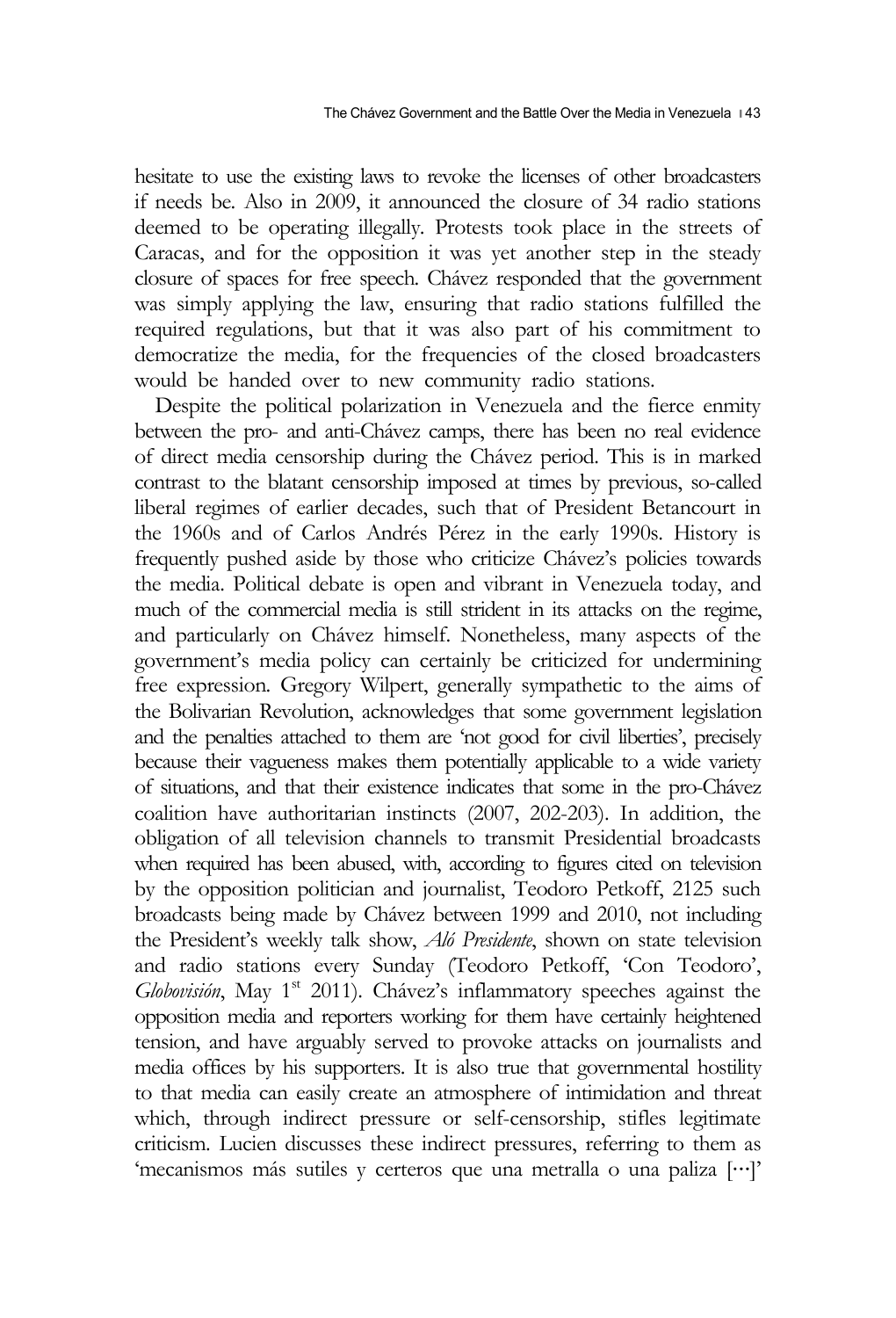('mechanisms that are more subtle and deadly than the fire of weapons or a beating'), and gives examples of programs that have been taken off air and journalists who have had to leave their jobs as a result (2011, 117-126). All such cases give cause for serious concern, and must be brought to public attention, but critics of the government often conveniently forget the context in which the problems facing the Venezuelan media have arisen. Their abandonment of their social role, ceasing to provide accurate information and a space for open debate in order to become an anti-government political force and serve the political interests of certain social groups, made radical government action inevitable.

#### **STATE-CONTROLLED MEDIA**

Arguably, the most significant consequence of this conflict between government and media has been the proliferation of alternative media - newspapers, radio and television offering opposing aims and perspectives, and sharply contrasting organizational structures, to the mainstream commercial media. Most have been stimulated by the government, through the provision of financial and legal support, with the clear aim of counterbalancing anti-Chávez news reporting and campaigning. Very soon after taking power the Chávez regime recognised the need to create its own channels of public communication in order to combat the hostile private media, and it made several attempts to establish its own newspapers. None were successful. The most notable example, *El Correo del Presidente*, launched by the government's Central Office of Information in July 1999, just 5 months after Chávez's inauguration as President, lasted less than a year. As with other attempts, its low circulation made it unviable. Alejandro Botía (2007, 256) argues that, at that time, with the mainstream media still enjoying a high degree of trust and prestige, there was a very limited readership for a paper exclusively dedicated to promoting government policies and discrediting their opponents. That situation changed dramatically after 2002, when a combination of the private media's rapid decline in credibility and significantly increased support from the government opened up new spaces and opportunities for alternative media outlets. Some of those, notably community radio stations, were already active before Chávez took power, but they existed precariously, without legal status, and so operated clandestinely. The Chávez government expressed willingness to legalize them and find ways of supporting them, whilst encouraging new similar stations. Government legislation, like the previously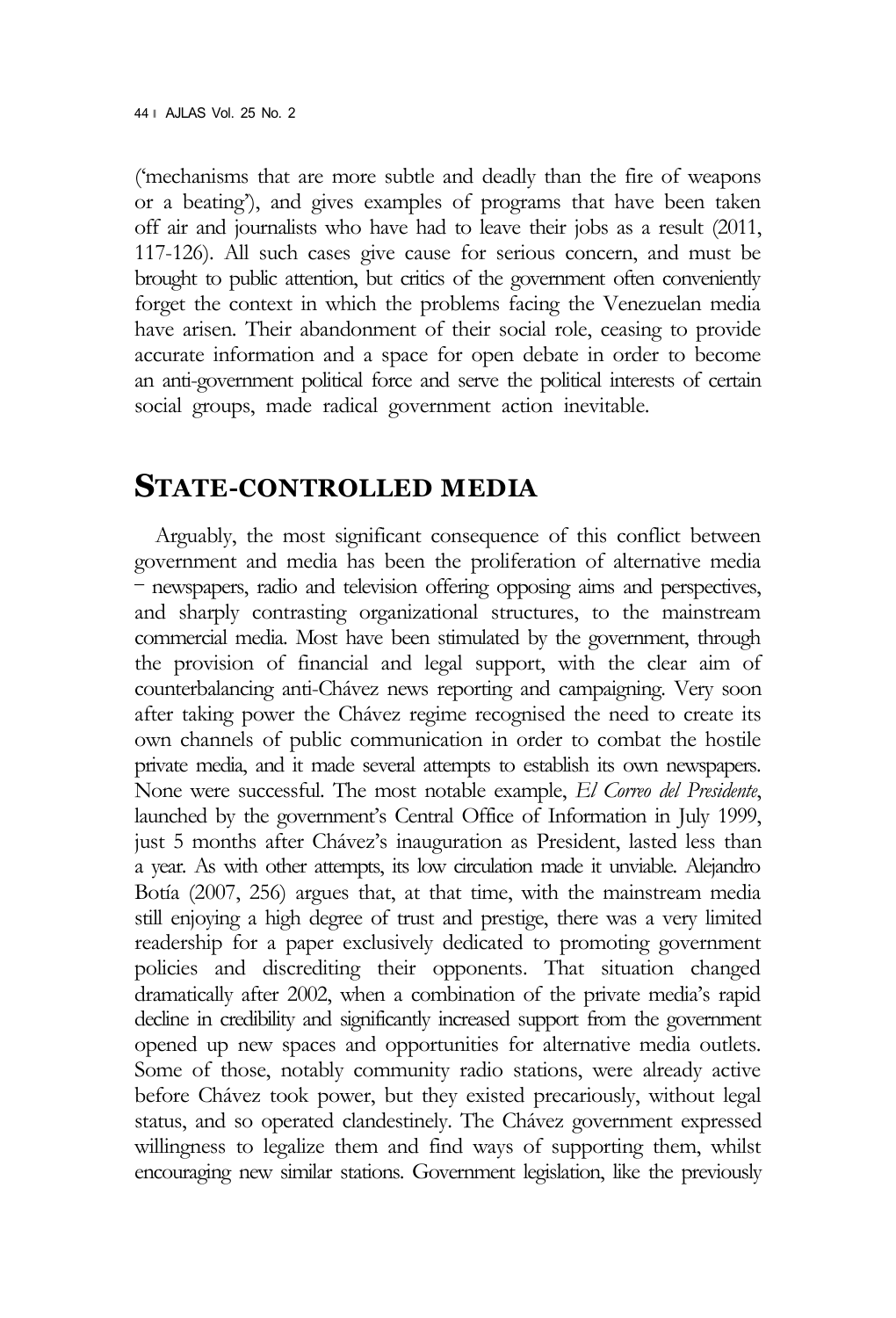mentioned Organic Telecommunications Law of 2000, recognizes the legal status of private, state and community media, and clarifies the criteria that has to be met by a community broadcaster in order to be given formal authorization as such.

The government's opponents tend to view all these alternative media outlets in the same terms, as government aligned and mostly government controlled, with millions of dollars of state funds thereby being used to create propaganda tools. Lucien, for example, writing in 2011, asserts that by then the Chávez regime directly controlled 348 radio stations, 243 community radio broadcasters, 6 television stations and numerous newspapers as well as digital media, that provide it with a communicational network of vast scope (2011, 168). It is undeniable that the government has gone to considerable lengths to create its own media. Its television channels, such as *Venezolana de Televisión*, *VIVE TV* and *ANTV*, and its radio stations, clearly serve to promote the government's agenda, and allow no significant space for opposition voices, which, government supporters argue, are already well provided for by private broadcasters. However, how effective these state channels are as instruments of government propaganda is debatable, given that the audience figures of most of them are relatively low.

The most significant government initiate as far as television has been concerned has certainly been the launch in 2005 of the international channel, *TeleSUR*, funded principally by Venezuela but with contributions from a handful of other Latin American countries. It aims to provide an alternative to other satellite channels, such as CNN, with distinctive regional insight into Latin American social movements and political developments, and a different perspective on international events. Its coverage is clearly orientated by the socialist ideology that underpins *chavismo*, and for critics it represents an attempt by Chávez to further propagate his agenda on the world stage. James Painter, who has undertaken detailed content analysis of *TeleSUR*, argues that its programming breaks from the cruder, old-style propaganda evident on other state channels, where long political speeches and reverential treatment of favored political leaders and their agendas are typical. Not orientated by commercial criteria, *TeleSUR* discusses issues and events rarely covered in other media, avoiding sensationalism and distorted reporting. However, Painter concludes that it is still a state-funded channel that serves as an instrument of *Chavista* ideology and policies, and as such it does not provide critical, independent news coverage that holds government to account, nor deepens democratic debate by airing a diversity of opinion (52-54). Like the channel *TVes* mentioned previously,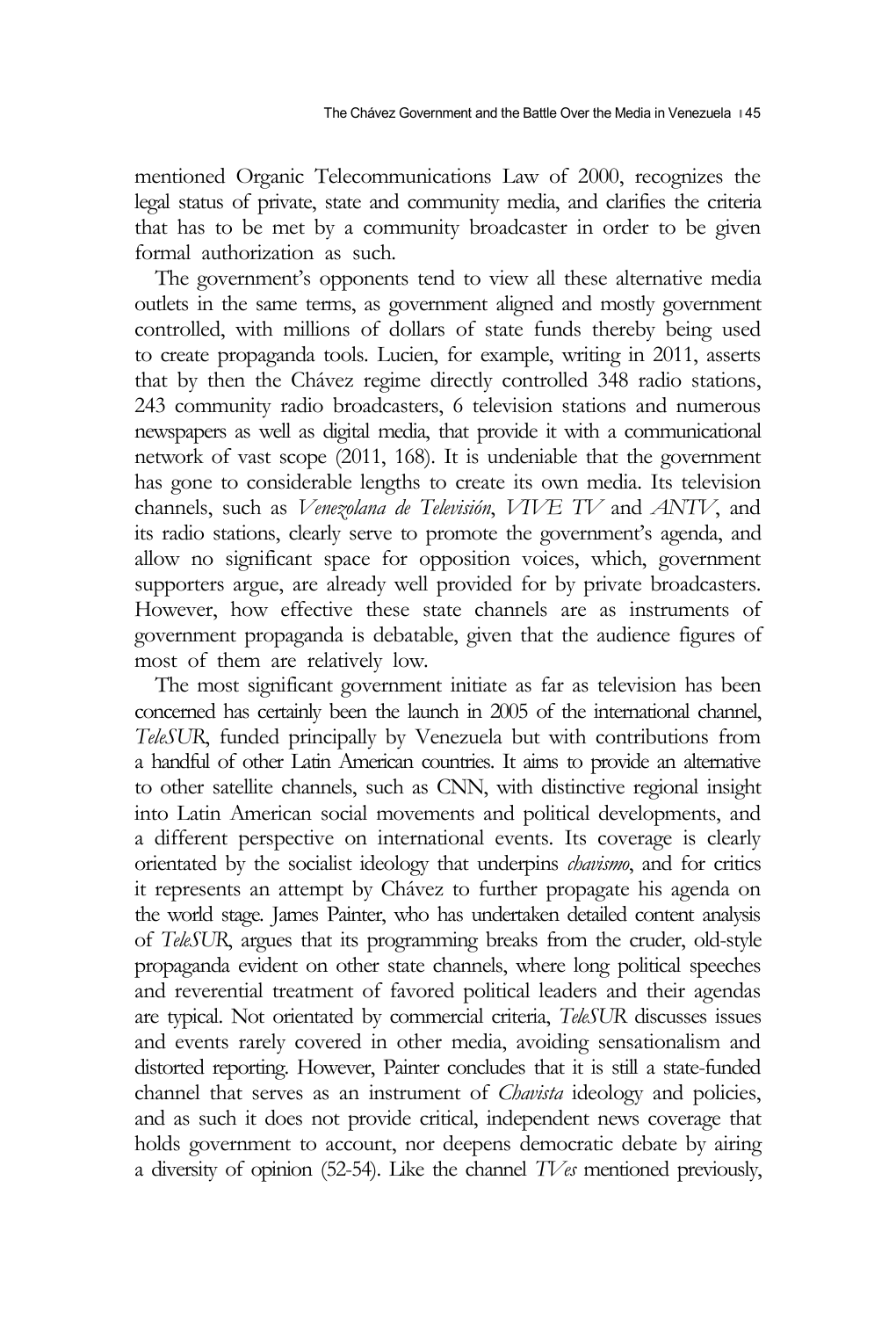it does not fulfill a public service remit, although independence from direct government interference has been a stated objective of both.

It has to be said that the same lack of space for real political debate is evident in most of the pro-Chávez print media that has emerged in recent years. The best known such newspaper is *Vea*, launched in 2003 by a group of political activists determined to create a paper to explain and support the government's aims. It clearly fulfilled a need, for it quickly managed to attract a wide readership. It then secured its position by gaining significant state support through government publicity and announcements, the revenue from which is vital for the survival of most of this pro-government media. Another notable case is *Ciudad Caracas*, a free newspaper established in 2009 and distributed throughout Caracas, funded by the pro-Chávez city mayor. Community organizations send in articles on issues that affect them, sometimes complaining about local conditions and unresolved problems, but no criticism of the government's overall agenda or performance is included. In short, these pro-Chávez broadcasters and newspapers succeed in counterbalancing the information and reporting emanating from the hostile private media, but contribute little to the furthering of democracy and pluralism in the Venezuelan media.

#### **ALTERNATIVE, COMMUNITY-BASED MEDIA AND SOCIAL MEDIA**

There are, however, other alternative media outlets that offer real potential in that regard. Venezuela's proliferating alternative media cannot be treated as a homogenous block, as some critics suggest, for they consist of different initiatives, some emerging from grass roots activism, and they vary in organization, aims and methods of operation. Herrera (2008, 29) claims that by 2005 there were over 1,000 alternative newspapers of varied description being published in Venezuela, and CONATEL, the National Telecommunications Commission that regulates broadcasting, had received 1,572 applications to establish alternative broadcasting stations, and it is unrealistic to dismiss all such initiatives as nothing more than vehicles of government propaganda. For some, independence is certainly a major priority.

One of the Chávez regime's major objectives since taking power has been to develop the mechanisms necessary to create a 'participatory democracy' in Venezuela. Chávez had long been scathing in his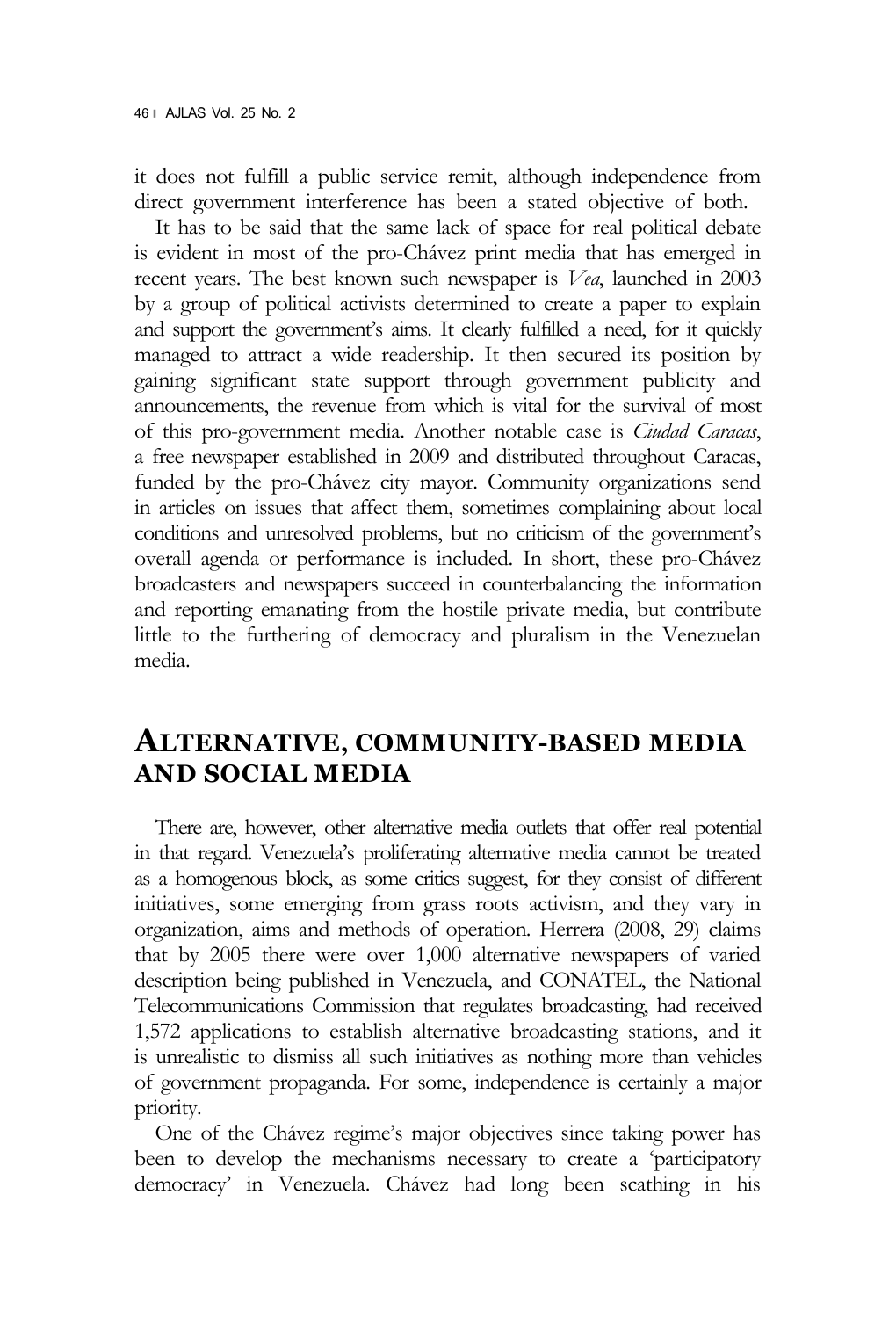condemnation of the failings of the old *Punto Fijo* political system. Although it provided Venezuela with a stable democracy for many years, it was highly centralized, rigid and pervaded by corruption. Most significant for Chávez, it essentially served the interests of Venezuela's wealthiest classes, and was increasingly unable to respond to the needs of the ever-larger disadvantaged social sectors. Chávez declared that the new political system to be established by his government would be a 'participatory and protagonistic democracy' (Wilpert 2007, 54), characterized by the active involvement of all citizens in political, social and cultural processes, beginning with newly formed grassroots organizations, so as to not only change the quality of their own lives, but also to contribute directly to the formulation of government policy. It is in accordance with that aim of widespread citizen participation that the legal framework for the creation of grass roots media has been established. Many community organizations have taken advantage, and have produced their own media outlets, and despite contradictions and limitations, the process has produced some positive results.

'Alternative' and 'community media' are loose terms open to widely differing interpretations, but media theorist Chris Atton (2002) emphasizes fundamental constitutive elements that permit a basic definition with 'inclusion' and 'participation' at its core. Its prime objective, he argues, must be to democratize communication by involving sectors of the population that are generally excluded from media production. It must be a citizen controlled activity, organized collectively and run on a non-commercial basis, which serves as an alternative to both corporate and state-run media, and offers different perspectives and values to those. For Atton, the process involved in creating alternative media is of equal importance to the content produced. The collaborative work it necessitates brings together members of often marginalized communities to create a public forum for the debate and articulation of their needs and concerns. If a significant percentage of Venezuela's alternative media have sacrificed independence, through reliance on government subsidies or the involvement of government activists, and so made their claim to be 'community media' questionable, some, mainly radio stations, have largely retained their independent, community character, and fulfill the basic criteria established by Atton.

Sujatha Fernandes (2005) has studied examples of community radio such as *Radio Perola* and *Radio Negro Primero*, both founded before Chávez took power and operating from working class districts of Caracas, and has examined how such stations have created spaces for voices and local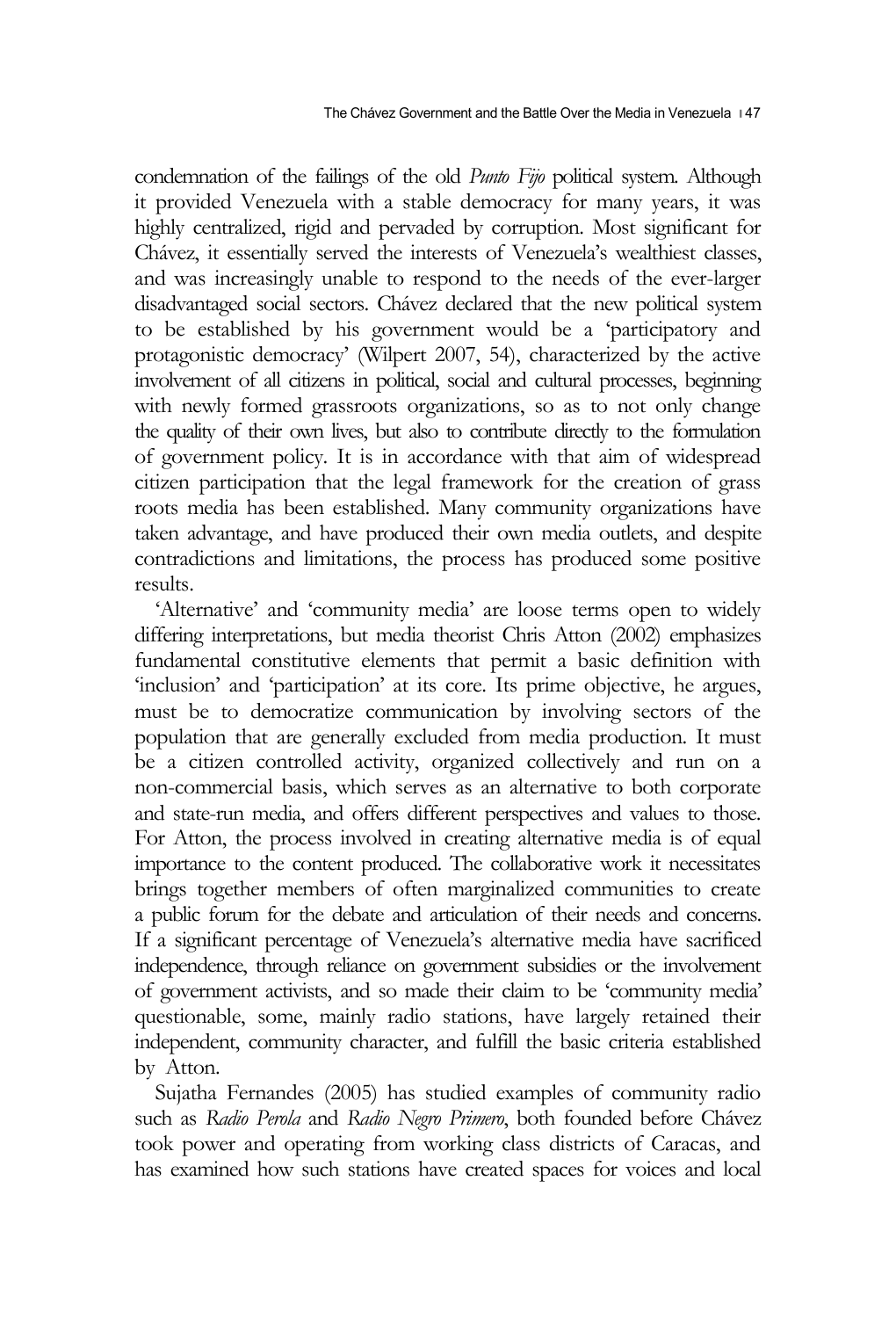issues marginalized by other media. CONATEL has set down strict and complex regulations that have to be met by community broadcasters seeking legal status, making the process long and difficult, and at times generating tension between government and community activists. Through their organization, ANMCLA (the National Association of Alternative and Community Media), community media representatives have challenged the government's requirements and have presented alternative criteria as the basis for legal recognition. Authorization can bring the station government support for equipment, and payment for broadcasting state publicity, but Fernandes' research indicates that community radio activists are aware of the benefits of being financially self-sustaining, and that support from local shops and small businesses in the neighborhood can make that aim achievable.

Radical social movements in different parts of the world have often led to an upsurge in alternative media activity, and given that most such media outlets in Venezuela have emerged from the poorer, previously marginalized communities, it is not surprising that they tend to broadly identify with Chávez's program of social and political change. However, the media activists involved clearly see autonomy from the state as a major goal, and prioritizing community interests can lead them to challenge government policies (Fernandes 2005, 3). These community media projects provide real hope for advances in the democratization of the Venezuelan media in the immediate future. Through them the potential for citizens to move from passive consumers of the media to media creators is being developed. In accordance with the demands of the Organic Telecommunications Law, community broadcasters train local residents to produce programs and familiarize themselves with the necessary technology, challenging the notion of media production as a highly specialized, professional activity. Another article of the same law stipulates that a community broadcaster must produce a minimum of 70% of its programming from within the community itself. A striking example of this type of organization is *Catia TVe*, the best known of the community television stations now operating, based in a working class neighborhood in the west of Caracas. In 2001, it became the first such channel to receive legal recognition from the Chávez government, though its origins lie in a series of earlier grassroots political and cultural activities, including political meetings, musical events, a film club and the production of videos on local issues. Before the election of the Chávez government, such community organization was frequently viewed with suspicion by authorities, leading to harassment and threats. The station is now secure, and, controlled and operated by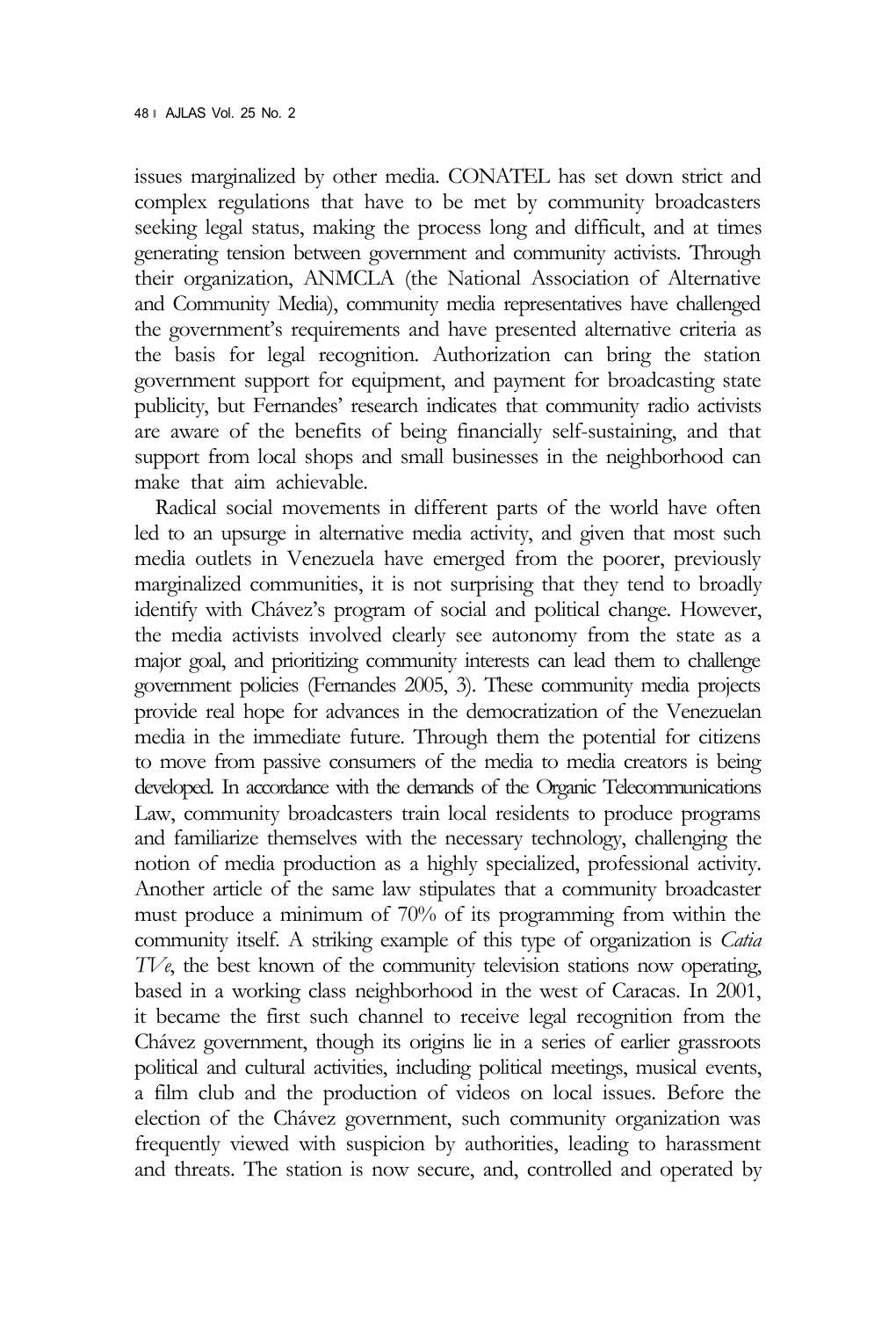community residents, it emphasizes its independence, arguing that it will support the Bolivarian Revolution as long as its aims and values coincide with the needs of that community (Catia TVe collective 2006, 4). Such alternative outlets, free from both commercial imperatives and state control, can provide the community the opportunity to voice opinions, problems and aspirations excluded from other media. It is true that the position of many of them remains precarious, continuously subject to economic and political pressures. Arising in response to the structural inequalities within Venezuelan society, those same inequalities threaten to impose limitations upon them. They nonetheless represent one of the most striking examples of community empowerment in Venezuela today, with the capacity to challenge both state and corporate media power.

In the longer term, rapidly developing social media driven by the internet offer other possibilities for new modes of communication beyond the centralized forms of the established media. For some media theorists, social networking sites, blogs and websites signify a '[…] transition from communication based on center-to-periphery messages, to one that is based on peer-to-peer messages, which is having a profound impact on consciousness and on social institutions' (Wilpert 2007, 262). The development of social media in Venezuela is still at a relatively early stage, but, not surprisingly, it has become the site of the same antagonisms evident in other media. In 2010, the government announced reforms to both the *LOT* and the *Ley Resorte* that extend the scope of the regulations they embody to cover offences committed via the internet. Whilst for the government's critics this demonstrates the regime's determination to 'criminalize free and independent opinion' (Lucien 2011, 192), its supporters argue that the legal reforms simply bring Venezuela into line with many other governments, including the U.S., that in one way or another seek to regulate internet content (Golinger 2010, 1). Numerous pro and anti-Chávez elements are now using the facilities of the internet to promote their causes. Meanwhile, the government has announced that it will dedicate significant resources to increase the number of internet users, creating free, community based cyber-centers, some of them mobile, and expanding the provision of internet training. The stated aim of the policy is to empower citizens to enter the world of cyber space, and transfer the management of cyber-centers to communities themselves, so that they can decide how they can best use the new facilities (Golinger 2010, 2). As Gregory Wilpert argues, although the internet can always be used to perpetuate 'hierarchical, center-to-periphery' communication, when combined with the participatory consciousness stimulated by the Bolivarian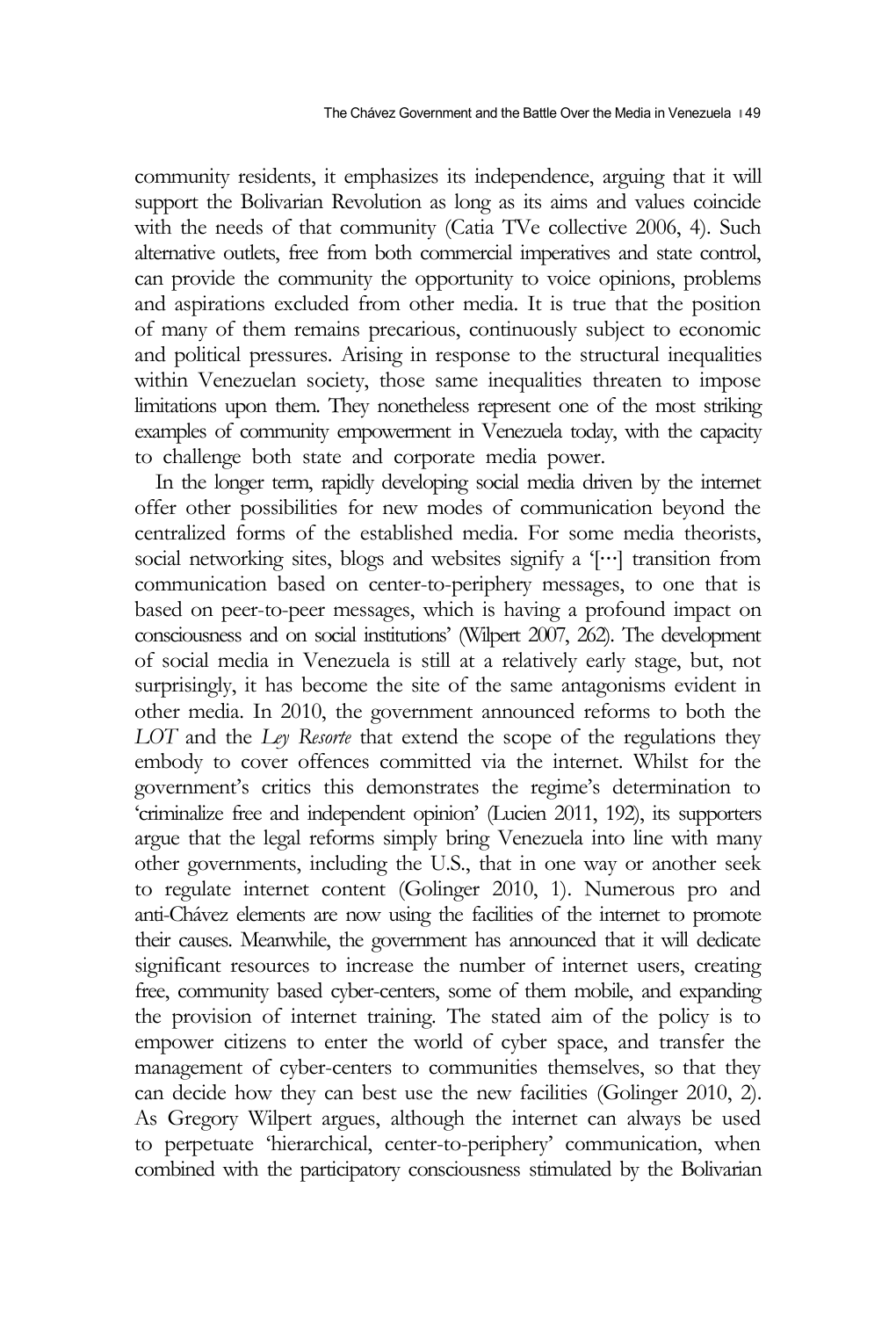Revolution, such peer-to-peer technology could play a vital role in democratizing communication and widening debate and decision making (Wilpert 2007, 262). Exactly how use of social media develops in Venezuela, and whether it fulfills the potential outlined above, is likely to be the most important topic to occupy the attention of the country's media specialists over the coming years.

## **CONCLUSIONS**

The case of Venezuela over the past 12 years highlights in dramatic form the dangers posed by the power of the corporate media in Latin America. Those who accuse Chávez of repressing freedom of expression take as their starting point the authoritarian tendencies they detect within his government, which they claim has led it to consolidate its power by devising strategies to muzzle the opposition media whilst massively expanding media outlets of its own. However, they pay scant attention to the context for that government action, and the role of the commercial media, the interests and values they have advanced, and how they have abused the immense power they have acquired. Events in Venezuela starkly demonstrate how democracy and free expression in the media can be limited by private capital, not just by government. The elite that controls the Venezuelan media has used it as a political instrument to further its own ends. In doing so, the media concerned have blatantly abandoned their fundamental responsibility to provide accurate information on events and to represent diverse opinion, so as to assist the public to form their own judgment of issues.

Faced with the undemocratic conduct of that media, the government's tightening of regulations and expansion of alternative media has been a logical response. However, given the ongoing political tensions in Venezuela, there is a real danger that the new regulations are used to undermine civil liberties, whilst a notable result of the creation of alternative media has been a significant increase in state controlled outlets which largely serve to explain and promote government policy. As stated earlier, little real advance has been made in developing public service media, dedicated primarily to high quality, balanced and informative reporting, and providing all sectors of the population access to the maximum diversity of news, viewpoints, debate and educational and cultural material. Polarization has undermined the capacity of the media to function as '[…] an open arena of argument and debate, a public sphere in which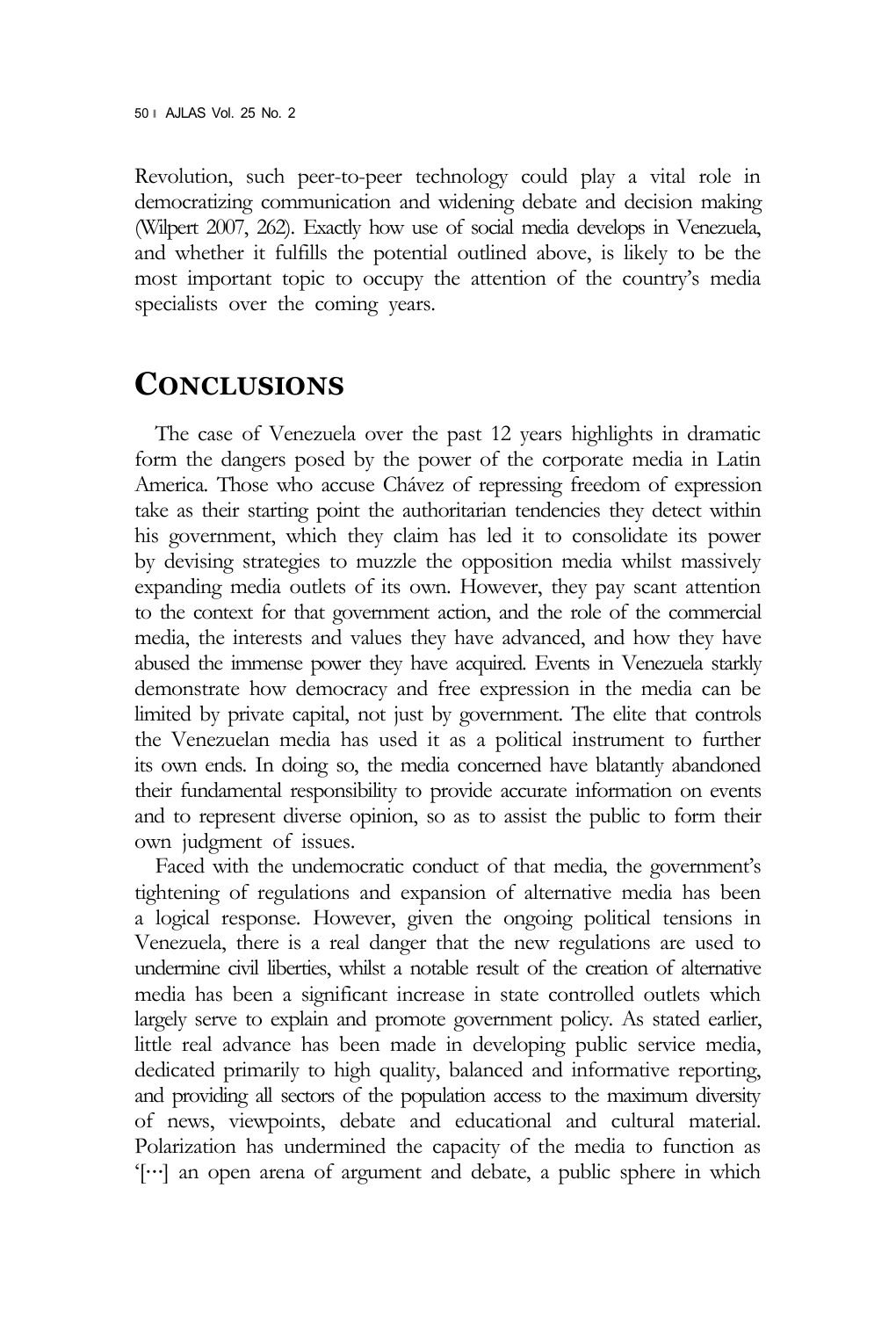different interests are negotiated and in which democratic pressure is exerted on government through the formation and expression of public opinion' (Curran and Seaton 1992, 356). Caught between the contending interests of corporate and state-owned media, many journalists express frustration at what they see as the decline in respect for their profession, which, for a large section of the Venezuelan public, has been placed at the service of different political interests, and so been compromised. Conditions have undoubtedly become difficult for independent, non-partisan journalism.

There are some notable contradictions within the Bolivarian Revolution that threaten to impede the realization of its aims. One of them, highlighted by Wilpert (2007, 202-203), is that advances in the creation of participatory, bottom-up political processes, a central objective of the Bolivarian Revolution, are undermined by Chávez's own top-down style of government, where too often orders are given without due consultation, and the unwillingness to accept questions or criticism hinders readjustments to policies and the correction of mistakes. Inefficiency frequently results, impeding the effective implementation of policy. It is not a government favorably disposed towards dialogue with those of dissenting opinion, and that is compounded by the authoritarian tendencies detectable in some of the laws it has passed, not least those relating to the media previously discussed. However, the popular participation stimulated by the government, with a preeminent role played by grassroots organizations, has nonetheless transformed many areas of national life. The rapid expansion of community and social media outlets has been part of that process, and despite the limitations and contradictions they face, it is they that carry most potential for genuine democratization of the production and exchange of information in Venezuela.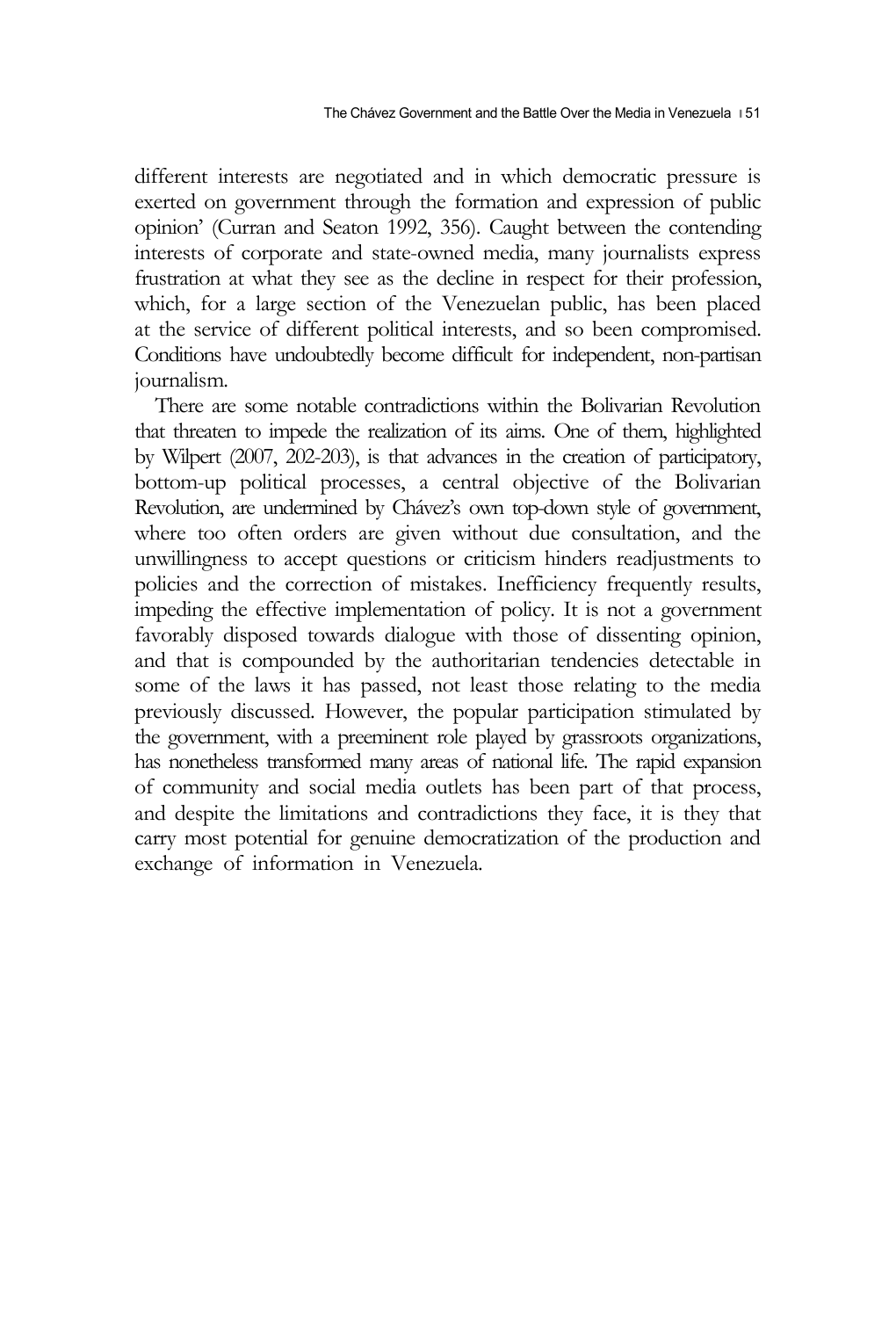#### **REFERENCES**

Atton, Chris(2002), *Alternative Media*, London: Sage.

- Botía, Alejandro(2007), *Auge y crisis del cuarto poder: La prensa en democracia*, Caracas: Debate.
- Britto García, Luis(2004), *Venezuela: Investigación de unos medios por encima de toda Sospecha*, Caracas: Fondo Editorial Question.
- Cannon, Barry(2009), *Hugo Chávez and the Bolivarian Revolution: Populism and Democracy in a Globalised Age*, Manchester: Manchester University Press.
- Catia TVe Collective(2006), "Catia TVe, Television From, By and For the People," *Venezuelanalysis*, http://venezuelanalysis.com/analysis/1843
- Couldry, Nick(2001), "Mediation and the Alternative Media or Reimagining the Centre of Media and Communication Studies," Paper presented to the ICA preconference 'Our media, not theirs', The American University, Washington D.C.
- Curran, James and Jean Seaton(1992), *Power without Responsibility: The Press and Broadcasting in Britain*, London: Routledge.

Díaz Rangel, Eleazar(2007), *La prensa venezolana en el siglo XX*, Caracas: Ediciones B.

- Fernandes, Sujatha(2005), "The Growing Movement of Community Radio in Venezuela," Znet, www.zcommunications.org
- Golinger, Eva(2004), "A Case Study of Media Concentration and Power in Venezuela," Venezuelanalysis, http://venezuelanalysis.com/analysis/71 \_\_\_\_\_\_(2010), "Internet Revolution in Venezuela," Venezuelanalysis, http:// venezuelana.lysis.com/analysis/5221
- Granier, Marcel(2007), "Remote Control," Opinador Texts, http://opinadortexts. blogspot.com/2007/
- Herrera, Earle(2008), *Estravíos de los medios*, Colección Textos Legislativos, Caracas: Ministerio del Poder Popular para la Comunicación y la Información.
- Lichtenberg, Judith(2004), "Foundations and Limits of Freedom of the Press," in Denis McQuail(ed.), *McQuail's Reader in Mass Communication Theory*, London: Sage, pp.172-182.
- Lucien, Oscar(2011), *Cerco rojo a la libertad de expression*, Caracas: La hoja del norte.
- McChesney, Robert(1999), *Rich Media, Poor Democracy: Communication Politics in Dubious Times*, Urbana and Chicago: University of Illinois Press.
- McQuail, Denis(2000), *McQuail's Mass Communication Theory*, London: Sage.
- Painter, James(2007), *The Boom in Counter-Hegemonic News Channels: A Case Study Of Telesur*, Reuters Institute for the Study of Journalism, Oxford: University of Oxford.
- Reporters Without Borders(2003), "Venezuela: Caught Between an Authoritarian President and an Intolerant Media," http://www.unhcr.org/refworld/ docid/47fcdc365.html
- Waisbord, Silvio(2002), "Grandes gigantes: Media Concentration in Latin America," Open Democracy, http://www.opendemocracy.net/media-